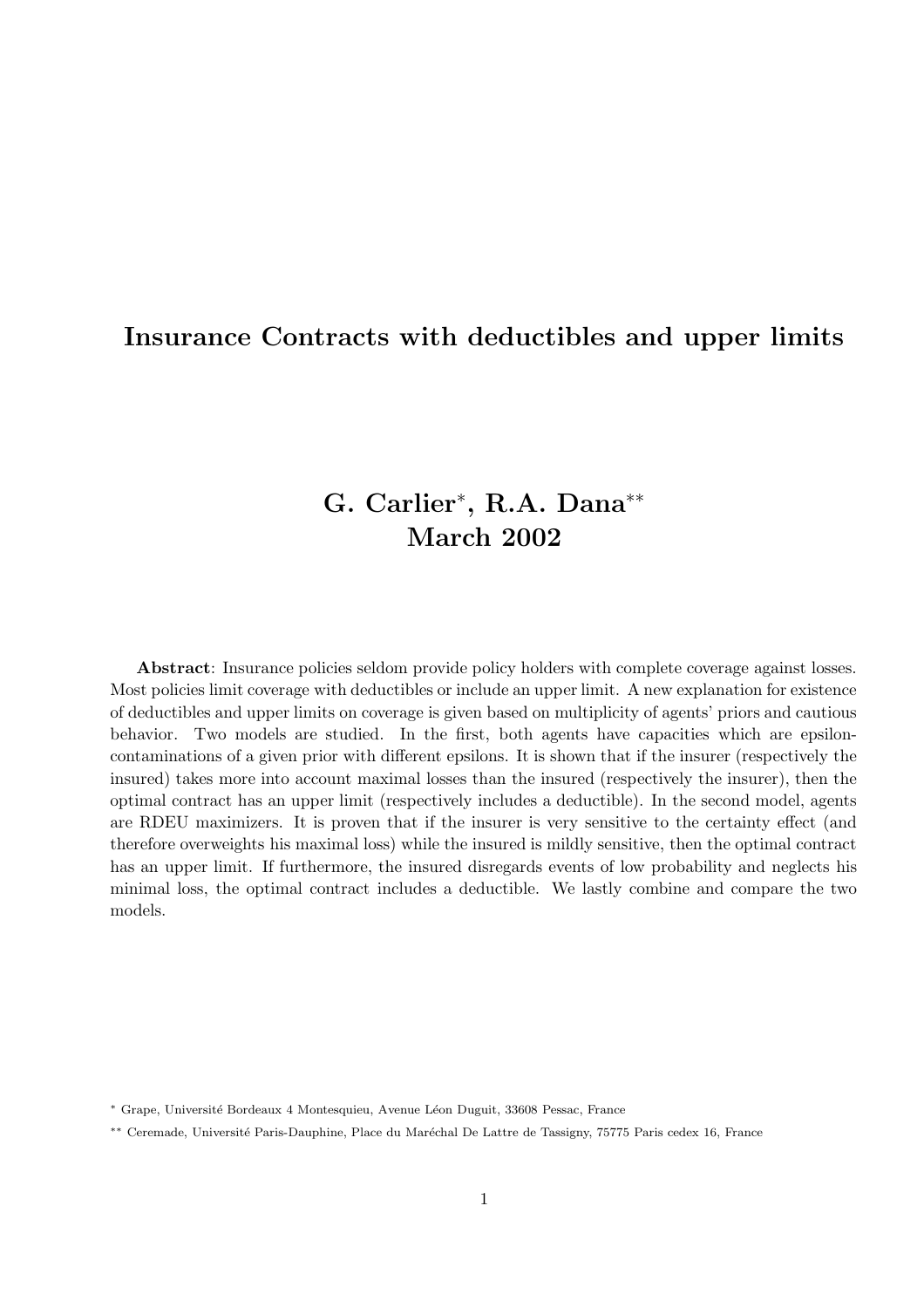## 1 Introduction

In his 1963 seminal insurance paper, Arrow showed that risk-averse agents with von-Neumann Morgenstern utility demand full insurance coverage if insurance is available at actuarially fair price. Yet insurance policies seldom provide policy holders with a complete coverage against losses. Most insurance policies limit coverage of losses with deductibles and include an upper limit on coverage. Many explanations have already been given: transaction costs, economies of scale in administrative expenses, limited liability of policy holders, informationnal asymetries between the insurer and the insured...(see for example Huberman et al (1983) and Winter (1992) and the references included in those papers).

In this paper, we provide a new explanation for deductibles and upper limits on coverage. We assume that the insurer and the insured are not able to derive the probability of the loss and have multiple priors. Being uncertainty averse, agents maximize the minimal expected utility of their wealths over their sets of priors. We show by mean of two examples that ambiguity and uncertainty aversion may explain deductibles and upper limits on coverage.

Since early work on equilibrium asset pricing by Dow and Werlang (1992) and Epstein-Wang (1994), the effect of ambiguity and uncertainty aversion has been discussed in various settings, for example, game theory, asymetric information, equilibrium asset pricing. Risk or uncertainty sharing has also been the subject of a subtantive body of literature on which this paper builds upon. Our main contribution is to show by mean of examples that optimal contracts may have qualitative properties that cannot be obtained if agents are expected utility maximizers with differentiable utilities. Following a stream of research that started with Schmeidler (1989), we assume here that agents are Choquet-expected-utility maximizers with respect to convex capacities. We provide two examples where agents have different sets of priors and optimal contracts include a deductible or an upper limit or both.

Let us first briefly recall the model and the properties of efficient contracts when agents have v.N.M. utilities with differentiable, strictly concave increasing index. A risk averse agent faces a risk W to his initial wealth  $w_0$ . The market provides insurance contracts for this risk. A contract is characterized by a premium  $\Pi$  and an indemnity schedule I from the state space into  $\mathbb{R}_+$ . Contracts are such that  $0 \leq \overline{I} \leq W$ . When the insured buys the contract, he is endowed with the random wealth  $w_0 - \Pi - W + \overline{I}$ , while by selling the contract the insurer gets  $\Pi$  and promises to pay  $\overline{I}(s)$  if state s occurs. Assuming that his initial wealth is zero, his wealth equals  $\Pi - \overline{I}$ . When agents have v.N.M. utilities with differentiable, strictly concave increasing index, then agents' wealths are comonotone. Hence  $\overline{I}$  and  $\overline{I}-W$  are non decreasing functions of the loss W that we denote by  $I(W)$  and  $W-I(W)$ . If furthermore, utility index are  $C^2$ , then I is a differentiable function whenever it is positive and an efficient contract is such that there exists  $D \geq 0$  such that  $I(t) = 0$  for  $t \leq D$  and  $0 < I(t) < t$  and  $0 < I'(t) < 1$  for  $t \ge D$ .

In a finite number of states setting, Machina (1995) expresses the view that these results should be robust to Non expected utility if agents'utilities are smooth functions of the distribution. Safra and Zilcha (1987) express a similar view for utilities compatible with second order stochastic dominance while providing an example of an insurance market with a weakly averse utility and an efficient contract with an upper limit. We partly share Safra and Zilcha's view: when agents have RDEU utilities with strictly convex distortions and strictly concave index, then utilities are compatible with second order stochastic dominance, hence agents' wealths are comonotone and therefore  $\bar{I}$  and  $\bar{I} - W$  are non decreasing functions of the loss. But we shall show, in an infinite state space setting, that the behavior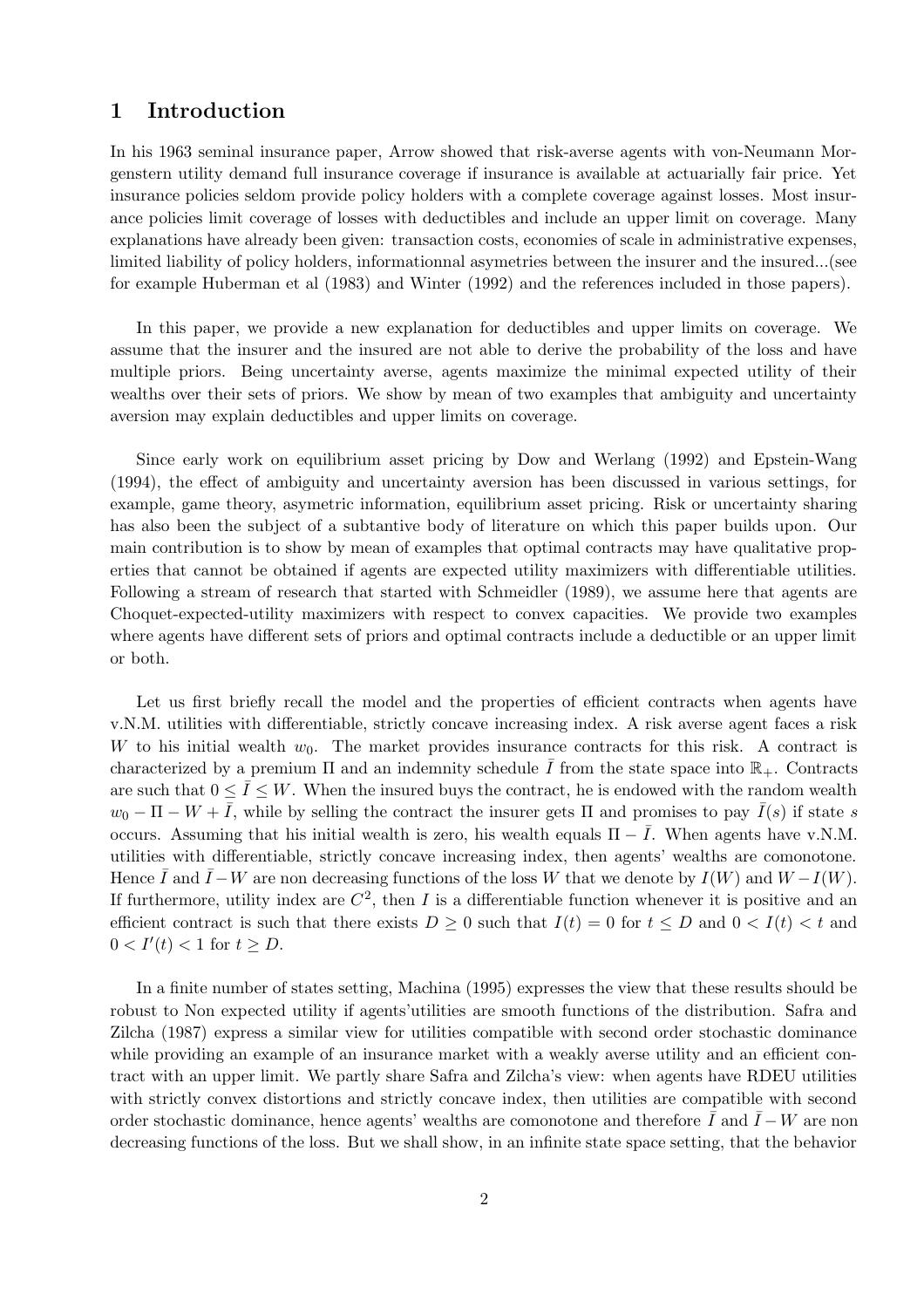of the distortion at the boundaries, plays an important role in explaining deductibles and upper limits.

Let  $((\Omega, \mathcal{B}))$  be an infinite state space endowed with a  $\sigma$ -field. Assume that agents' set of countably additive priors is of the form  $\varepsilon P + (1 - \varepsilon)Q$  where Q is "any" probability measure on  $(\Omega, \mathcal{B})$  and that agents' utilities are  $\varepsilon$  – contamination of an expected utility:  $u(X) = \varepsilon E_P(U(X)) + (1 - \varepsilon) \inf U(X)$ . If one assumes "ex-ante" the existence of "continuous efficient contracts", it can be proven that, necessarely, they are non decreasing function of the loss. In a pure exchange economy setting, this hypothesis is equivalent to the comonotony of Pareto-optimal allocations. Since we believe that existence and continuity of efficient contracts should be a result of the model and not an assumption, we assume in this paper that agents' set of countably additive priors P is of the form  $\varepsilon P + (1-\varepsilon)Q$ where Q is any probability measure on  $(\Omega, \mathcal{B})$  absolutely continuous with respect to P and that agents' utilities are of the form:

$$
u(X) = \inf_{R \in \mathcal{P}} E_R(U(X))
$$
  
=  $\varepsilon E_P(U(X)) + (1 - \varepsilon)$ essinf  $U(X)$ 

It may also be checked that  $u(X) = E_f(U(X))$  where  $E_f(X)$  is the Choquet integral of X with respect to the distortion discontinuous at one  $f(x) = \varepsilon x$  for  $0 \le x \le 1$  and  $f(1) = 1$ .

In the first example that we consider, both agents have utilities of that form but with different epsilons and have strictly concave utility index. It is shown that if the insurer takes more into account extreme losses than the insured (the insurer is " more uncertainty averse" than the insured according to Dow and Werlang (1992)), then the optimal contract has an upper limit. This holds true independently of agents' utility index. Agents' utility index however determine the policy for low values of the loss and the level of the upper limit. Let us emphazise that this type of contracts cannot be obtained if agents are expected utility maximizers with differentiable utilities, since efficient contracts are strictly increasing whenever they are strictly positive. On the other hand, if the insured takes more into account maximal losses than the insurer, then the optimal indemnity schedule equals the loss minus a deductible for high values of the loss. This result has some similarity with the case where agents are expected utility maximizers and the insurer is risk neutral and the insured risk averse.

In the second example, agents are Rank Dependent Expected Utility maximizers with strictly convex differntiable distortions and differentiable strictly concave utility index. Much richer qualitative properties than in the expected utility model with differentiable utilities may be obtained. It is shown that if the insurer's distortion has infinite slope at one (in other words if the insurer is very sensitive to the certainty effect and distorts very much very likely events and therefore overweights his maximal loss), while the insured's distortion has finite slope at one, then he offers a contract with an upper limit. Again, the phenomenon holds true independently of agents' utility index but agents' utility index determine the policy for low values of the loss and the level of the upper limit. On the contrary, if the insured's distortion has infinite slope at one, while the insurer's distortion has finite slope at one, then the insured insures himself a constant wealth for high value of the loss by buying a contract with a deductible. Similarly if the insured's distortion has slope zero at zero (respectively the insurer's distortion has slope zero at zero) which means that the insured neglects events of low probability and his maximal outcome, then an optimal contract gives no insurance (respectively full insurance) for low values of the damage. We therefore show that an optimal contract may at the same time have a deductible and an upper limit according to the relative slopes at 0 or 1 of their distortions. Again this type of contracts cannot be obtained if agents are expected utility maximizers with differentiable utilities.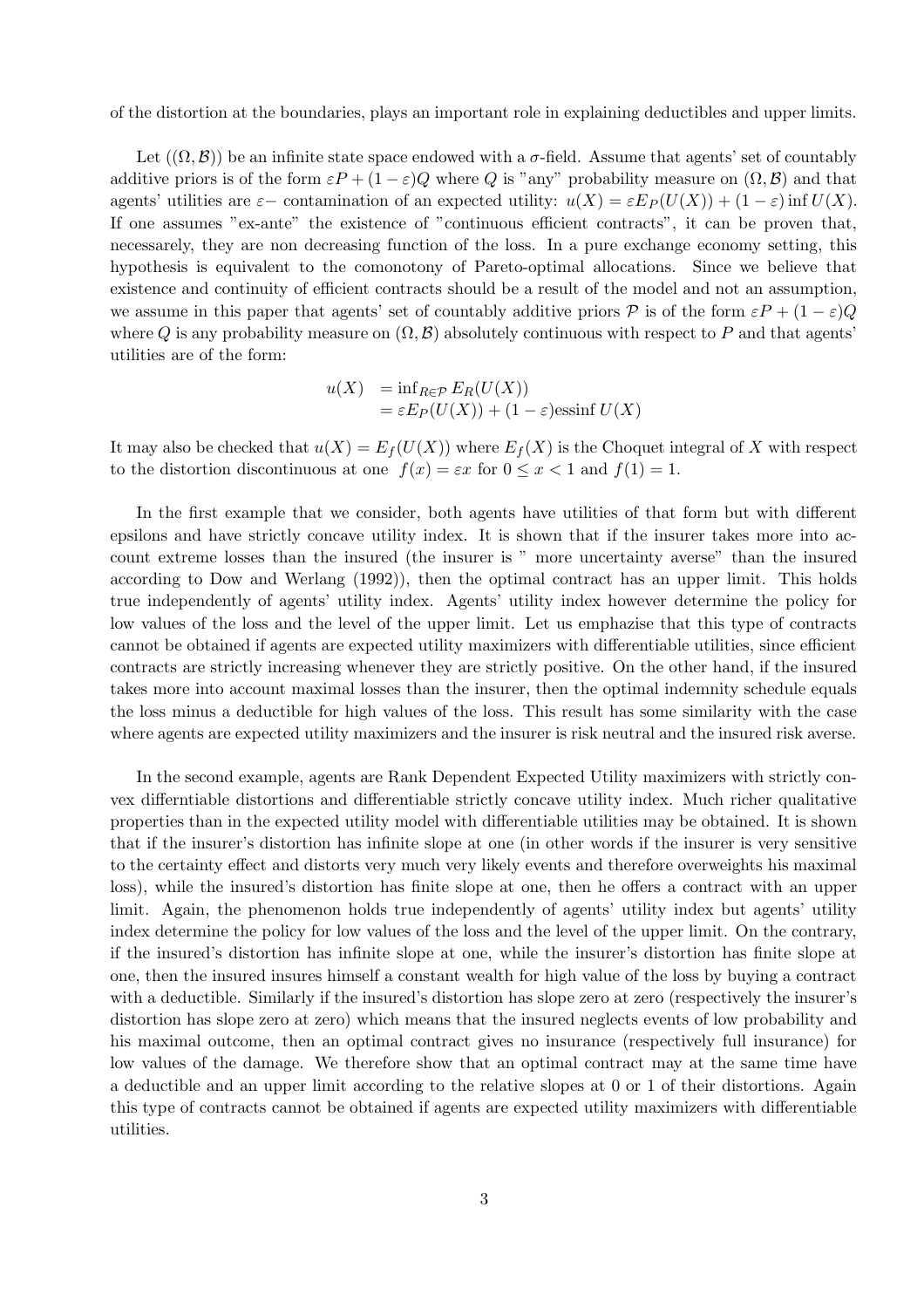The qualitative properties of the two models display common features. This raises two natural questions that are finally discussed.

- Is the first model the limit of the second?
- Suppose a RDEU agent exchange risk with an agent with an agent with epsilon-contaminated utility. What are the features of an efficient contract?

We show that if the sensitivity to the certainty effect of the RDEU agent is moderate, then we get the same qualitative properties as in the RDEU section. If it is high, assuming that the RDEU agent is the insurer, then he may not trade. If he trades, he offers a contract with a deductible for high values of the risk.

The paper is organised as follows. In section 2, we recall concepts related to convex capacities and provide a few examples of such capacities. In section 3, we introduce an insurance model and provide a class of utility functions for the insurer and the insured for which Pareto optimal contracts exist. We then show that Pareto optimal contracts have properties which are standard when agents are expected utility maximizers: they only depend on the loss and are non decreasing 1-Lipschitz function of the loss. We then get to the central part of the paper: we consider the case where agents have different sets of priors and discuss the qualitative properties of Pareto optimal contracts in two particular cases. Section 4 is devoted to the case where agents are averse to low values of wealths. Both capacities are epsilon-contaminations of a given prior (but the epsilons are different). We show that if the insured takes more into account extreme losses than the insurer, then the optimal indemnity schedule equals the loss minus a deductible for high values of the loss. On the other hand, if the insurer takes more into account extreme losses than the insured, then we show that an optimal contract has an upper limit. In section 5, we consider the case of Rank dependent expected utility maximizers agents (including the case where some agent is an expected utility maximizer) and show that optimal contracts may include a deductible or an upper limit or both if one of the agent distorts very much the probability of very likely events while the other doesn't or distorts very little the probability of very unlikely events while the other doesn't. We end the paper by comparing the two models. We first show that an epsilon contaminated utility may be obtained as the limit of RDEU utilities for well-chosen distortions. The second is that exchange of risk between a RDEU insurer and a insurer with epsilon contaminated utility may also be characterized.

### 2 Capacities

A capacity on a measurable space  $(\Omega, \mathcal{B})$  is a set function  $\nu : \mathcal{B} \to [0, 1]$  such that  $\nu(\emptyset) = 0$ ,  $\nu(\Omega) = 1$ , and, for all  $A, B \in \mathcal{B}, A \subset B \implies \nu(A) \leq \nu(B)$ . A capacity  $\nu$  is convex if for all  $A, B \in \mathcal{B}$ ,  $\nu(A \cup B) + \nu(A \cap B) \ge \nu(A) + \nu(B).$ 

Let X be a bounded real-valued B measurable function. The Choquet integral of X with respect to  $\nu$  is defined by

$$
E_{\nu}(X) = \int_{-\infty}^{0} (\nu(X \ge t) - 1)dt + \int_{0}^{\infty} \nu(X \ge t)dt
$$

We shall make extensive use of the following three examples:

#### Example 1

Let P be a probability on  $(\Omega, \mathcal{B})$ , and  $\varepsilon \in ]0,1[$ . The set function defined by  $\nu_1(\emptyset) = 0$ ,  $\nu_1(A) =$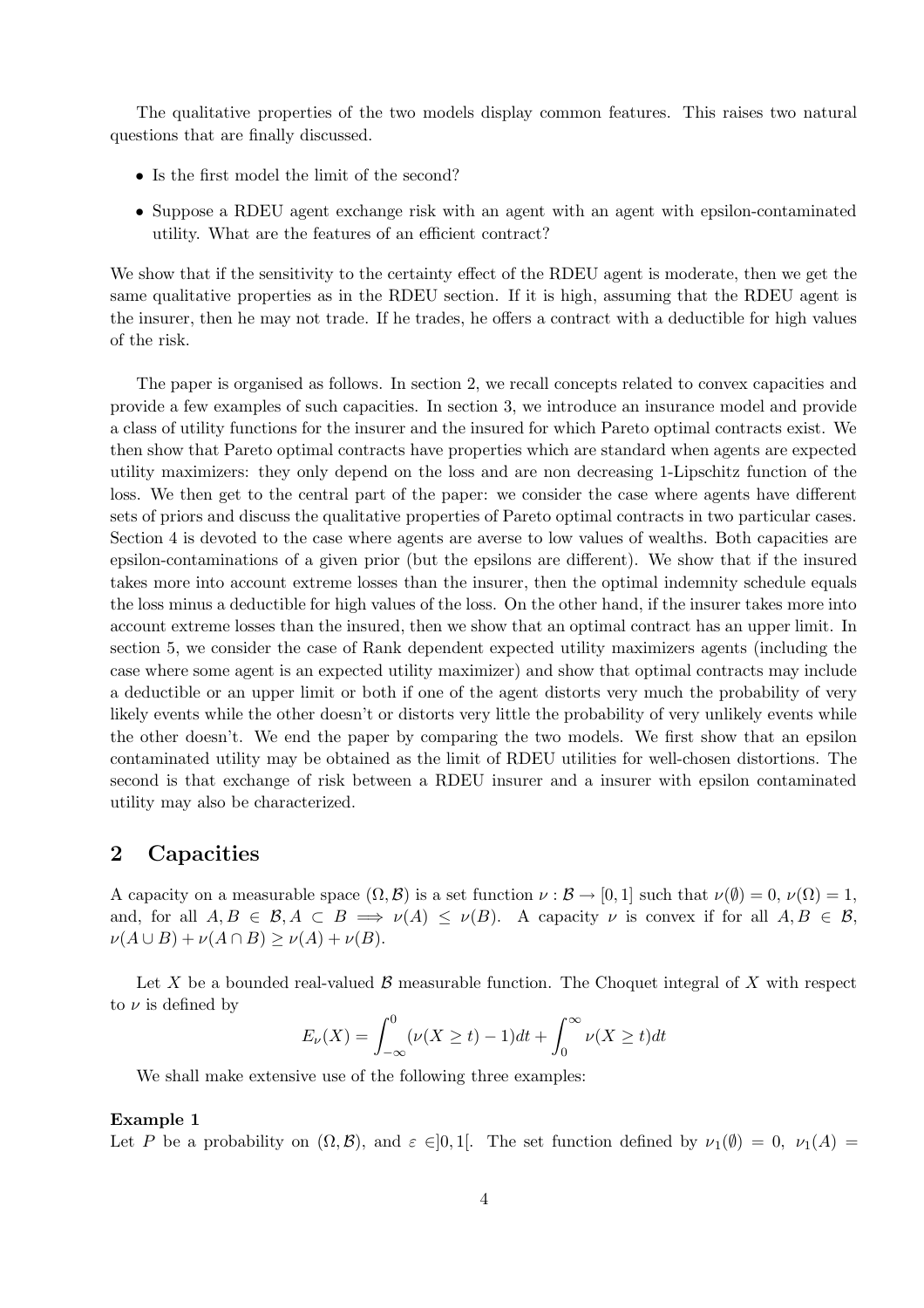$(1 - \varepsilon)Q(A), A \neq \Omega, \nu_1(\Omega) = 1$  is a convex capacity called the epsilon-contamination of Q. The Choquet Integral with respect to  $\nu_1$  is:

$$
E_{\nu_1}(X) = (1 - \varepsilon)E_Q(X) + \varepsilon \inf_{\Omega} X
$$

Dow and Werlang [1992] define the uncertainty aversion of a capacity  $\nu$  at  $B \in \mathcal{B}$  by

$$
e(\nu, B) = 1 - \nu(B) - \nu(B^c)
$$

It may easily be checked that in the case of  $\nu_1, e(\nu_1, B) = \varepsilon$  for all  $B, B \neq \Omega$ ,  $B \neq \emptyset$ . We shall therefore refer to  $\varepsilon$  as the uncertainty aversion coefficient of  $\nu_1$ . Dow and Werlang define an agent with epsilon-contamination  $\varepsilon_1$  to be "more uncertainty averse" than another with epsilon-contamination  $\varepsilon_2$ if  $\varepsilon_1 > \varepsilon_2$ .

#### Example 2

Let P be a probability on  $(\Omega, \mathcal{B})$ , and  $\varepsilon \in ]0,1[$ . The set function  $\nu_2$  defined by  $\nu_2(\emptyset) = 0$ ,  $\nu_2(A) =$  $(1 - \varepsilon)P(A)$  if  $P(A) < 1$ ,  $\nu_2(A) = 1$  if  $P(A) = 1$  is a convex capacity. Let  $X \in L^{\infty}(P)$ . The Choquet integral with respect to  $\nu_2$  is:

$$
E_{\nu_2}[X] = (1 - \varepsilon)E_P[x] + \varepsilon \operatorname{essinf} X \tag{1}
$$

where we recall that

$$
essinf X = \sup\{t \in \mathbb{R} \mid P(X \le t) = 0\} = \inf\{t \in \mathbb{R} \mid P(X \le t) > 0\}
$$

Indeed to prove (1), by definition of the Choquet integral, assuming that essinf  $X \leq 0$  (the case essinf  $X \geq 0$  being similar), we have

$$
E_{\nu_2}[X] = \int_{-\infty}^{\infty} (\nu_2(X \ge t) - 1) + \int_{\text{essinf } X}^0 (\nu_2(X \ge t) - 1) dt + \int_0^{\infty} \nu(X \ge t) dt
$$
  
= 
$$
\int_{\text{essinf } X}^0 [(1 - \varepsilon)(P(X \ge t) - 1) - \varepsilon] dt + \int_0^{\infty} (1 - \varepsilon)P(X \ge t) dt
$$
  
= 
$$
(1 - \varepsilon) E_P[X] + \varepsilon \operatorname{essinf } X.
$$

#### Example 3

Let P be a probability on  $(\Omega, \mathcal{B})$ . Let  $f : [0, 1] \to [0, 1]$  be increasing, convex and satisfy  $f(0) =$ 0,  $f(1) = 1$ . The set function defined by  $\nu(A) = f(P(A))$  is a continuous convex capacity. The corresponding Choquet integral is simply denoted  $E_f(X)$  (respectively  $E_f(U(X))$ ) and is known as Yaari utility (respectively as Rank dependent expected utility). The differentiability of  $E_f$  is discussed in Carlier and Dana [2002].

## 3 An Insurance Model

Taken as primitive is a probability space  $(\Omega, \mathcal{B}, P)$ . A risk averse agent faces a risk  $W \in L^{\infty}(P)$ with values in  $[0, b]$ , to his initial wealth  $w_0$ . The market provides insurance contracts for this risk. A contract is characterized by a premium  $\Pi$  and an indemnity schedule  $\overline{I}: \Omega \to \mathbb{R}_+$ . A contract is feasible if  $0 \leq \overline{I} \leq W$  P-a.e.. When the insured buys the contract, he is endowed with the random wealth  $X_2 = w_0 - \Pi - W + \overline{I}$ , while by selling the contract the insurer gets  $\Pi$  and promises to pay  $\overline{I}(s)$  if state s occurs. Assuming that his initial wealth is zero, we denote by  $X_1 = \Pi - I$  his wealth. A pair of wealths  $(X_1, X_2)$  is feasible if  $X_1 + X_2 = w_0 - W$  and furthermore  $\Pi - W \le X_1 \le \Pi$ . We assume that agents' preferences are modeled by monotone utility functions:  $u_i: L^{\infty}(P) \to \mathbb{R}$  that we shall further specify.

Let us first recall a pair of definitions: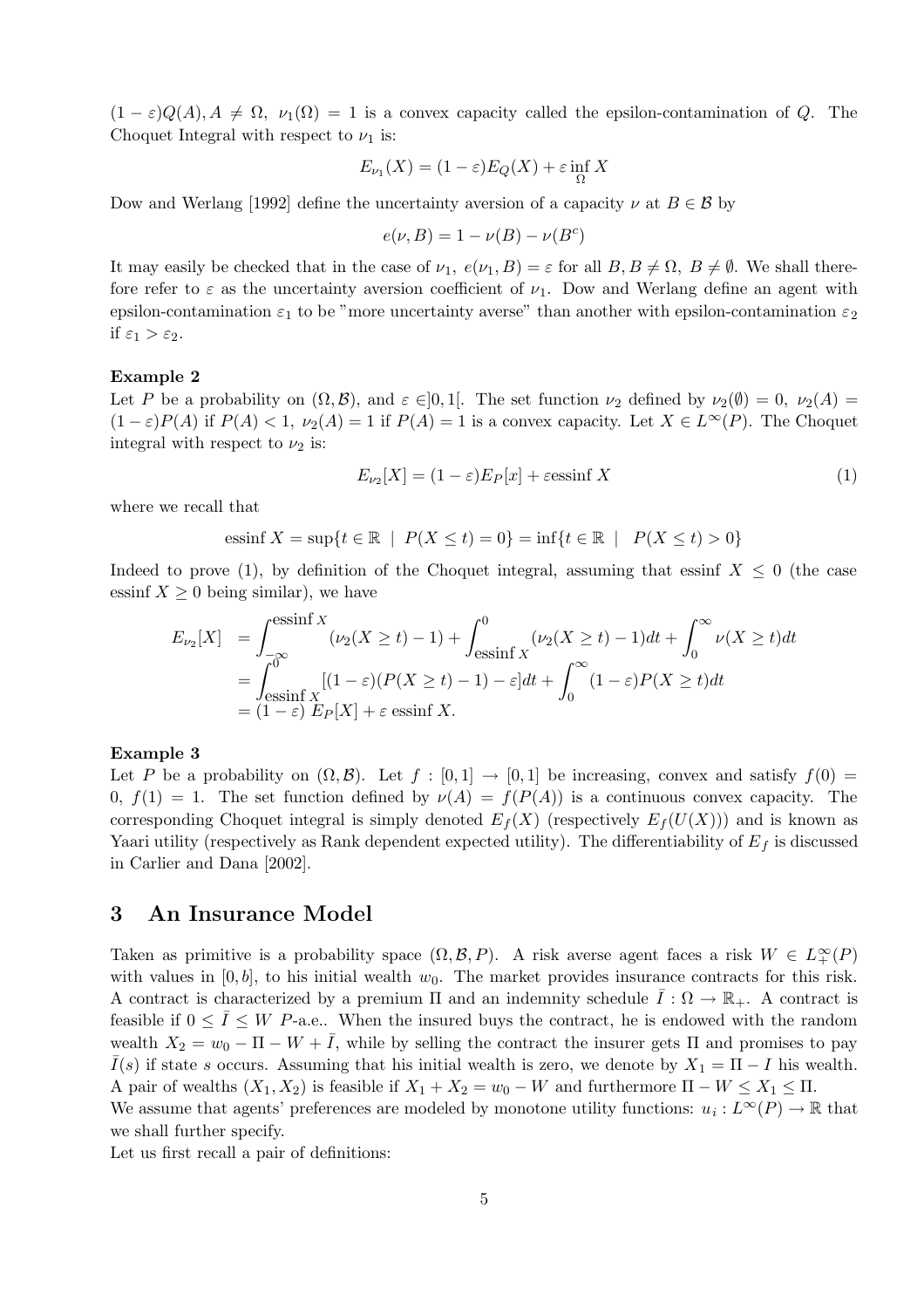**Definition 1** A random variable X dominates Y in the sense of second order stochastic dominance (respectively strictly dominates) denoted  $X \succeq_2 Y$  (respectively  $X \succ_2 Y$ ) if every  $U : \mathbb{R} \to \mathbb{R}$  concave increasing,  $E[U(X)] \geq E[U(Y)]$ , (respectively for every  $U : \mathbb{R} \to \mathbb{R}$  strictly concave increasing,  $E[U(X)] > E[U(Y)]$ .

**Definition 2** A utility function  $v : L^{\infty}(P) \to \mathbb{R}$  is strongly averse (respectively strictly strongly averse) if  $X \succeq_2 Y$  (respectively  $X \succ_2 Y$ ) implies  $v(X) \ge v(Y)$  (respectively  $v(X) > v(Y)$ ).

Examples and characterizations of strongly risk averse utilities may be found in Chateauneuf et al (1997) and in Chew et al (1995). Strong risk aversion does not imply concavity or quasi-concavity of the utility function.

**Definition 3** A pair  $(X,Y) \in (L^{\infty})^2$  is comonotone if there exists a subset  $B \subset \Omega \times \Omega$  of measure one for  $P \bigotimes P$  such that

$$
[X(s) - X(s')] [Y(s) - Y(s')] \geq 0, \ \forall (s, s') \in B \times B
$$

A pair  $(X, Y) \in (L^{\infty})^2$  is anti-comonotone if the pair  $(X, -Y)$  is comonotone.

Let  $W := X + Y$ ,  $a :=$  essinf W and  $b :=$  esssup W. An alternative characterization of comonotonicity of a pair of random variables is as follows:

**Lemma 1** A pair  $(X, Y) \in (L^{\infty})^2$  is comonotone iff there exists a pair of non decreasing continuous function  $(h_1, h_2)$ ,  $h_i : [a, b] \to \mathbb{R}$  such that  $h_1 + h_2 = Id$  and  $X = h_1(W)$ , a.e. and  $Y = h_2(W)$  a.e.

For a proof, see Denneberg (1994).

In this section, we provide a class of utility functions for which Pareto optimal contracts exist. We then show that they have properties which are standard when agents are expected utility maximizers: optimal indemnity schedule only depend on the loss and are non decreasing 1-Lipschitz function of it.

Let us introduce the following assumptions:

**U1**  $u_i$  are  $\sigma(L^{\infty}, L^1)$  upper semi-continuous,  $i = 1, 2$ ,

**U2**  $u_i$ ,  $i = 1, 2$  are strongly averse and some agent is strictly strongly averse.

The following result is an infinite dimension extension of Dana [2000] (see also Chateauneuf, Cohen and Kast [1997] and Landsberger and Meilijson [1994]). A similar proof for a pure exchange economy may be found in Carlier and Dana (2002).

Theorem 1 Assume that utilities fulfill U1, then we have:

- 1. there exists Pareto-optimal contracts,
- 2. if furthermore utilities fulfill **U2**, any optimal contract  $\bar{I}^*$  is such that  $\bar{I}^*$  and  $W \bar{I}^*$  are non decreasing continuous functions of W.

The proof may be found in Carlier and Dana [2002].

Theorem 1 implies that Pareto efficient allocations only depend on W. We shall from now on use capital letters to denote random variables on  $\Omega$  and small letters to denote functions of W.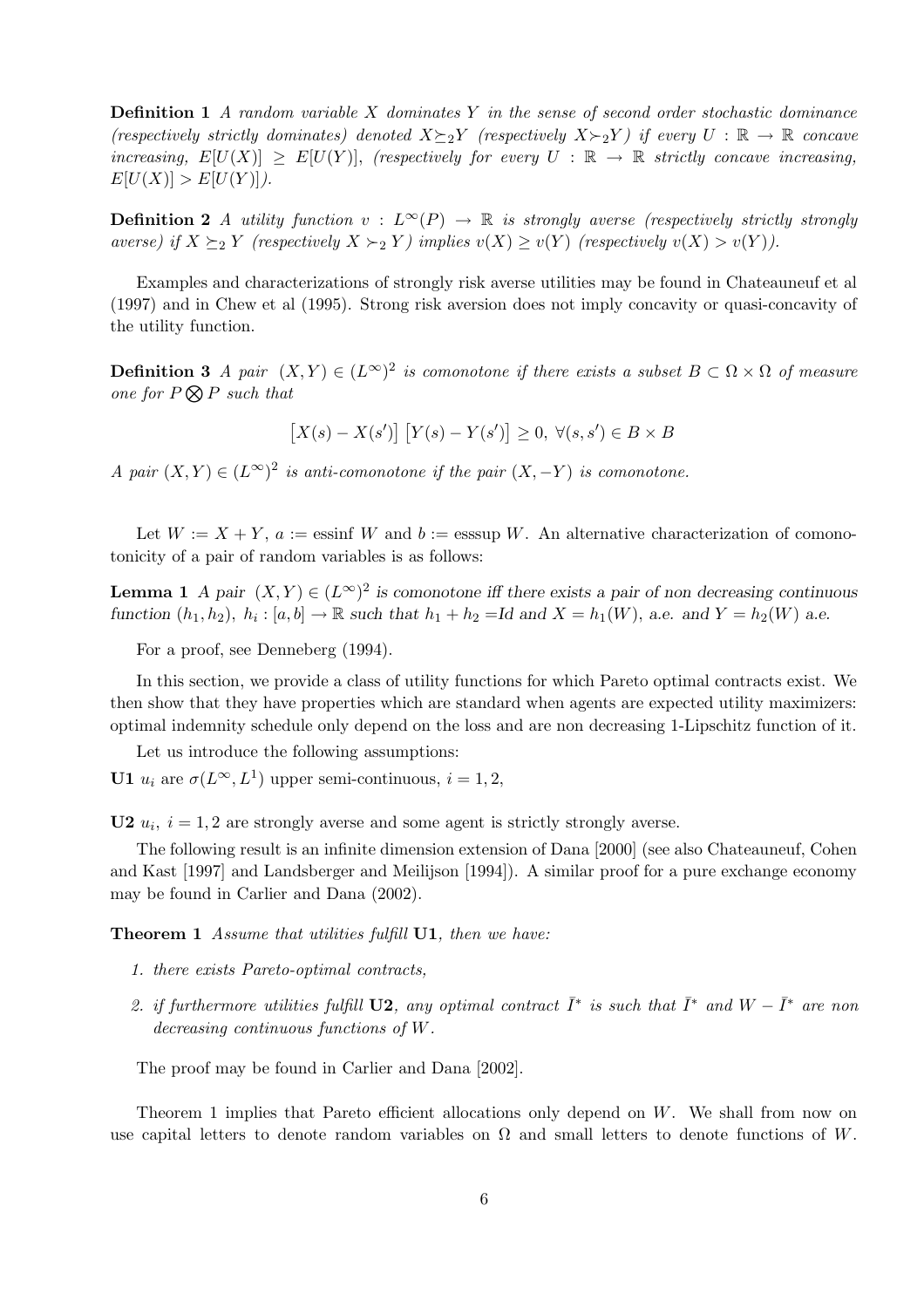More precisely Pareto optimal pairs of wealths  $(X_1^*, X_2^*)$  can be written as  $(x_1^*(W), x_2^*(W))$  with  $x_i^*: [0, b] \to \mathbb{R}, i = 1, 2$  nondecreasing continuous functions, solutions to the following problems:

$$
\begin{cases}\n\max v_1(x_1) \\
v_2(x_2) \ge u_2^* \\
\Pi - t \le x_1(t) \le \Pi, \quad \text{for all } t \in [0, b] \\
x_1(t) + x_2(t) = w_0 - t, \quad \text{for all } t \in [0, b]\n\end{cases}
$$

where  $v_i(x_i) := u_i(x_i(W))$  and  $u_2^* := u_2(x_2^*(W))$ .

In the following sections, we shall further specify utilities and describe the qualitative properties of optimal solutions.

When agents have the same capacity  $\nu$ , it may be shown that, under regularity conditions on  $\nu$ , Pareto-optimal contracts coincide with Pareto-optimal contracts of v.N.M. agents with utilities  $u_i(X) = E_\pi(U_i(X)), i = 1, 2$  for any probability  $\pi$  on  $(\Omega, \mathcal{B})$  such that  $E_\nu(-W) = E_\pi(-W)$  (See Dana (2001) for an exchange economy version of the result). In order to get richer qualitative behavior, we shall from now on assume that agents have different sets of priors.

## 4 Epsilon-contaminated capacities

In order to take into account agents' aversion to low values of wealths, we assume that agents' preferences are represented by the utility functions:

$$
\begin{cases}\n u_1(X_1) = [(1 - \varepsilon_1)E_P[U_1(X_1)] + \varepsilon_1 \text{essinf } U_1(X_1)] \\
 u_2(X_2) = [(1 - \varepsilon_2)E_P[U_2(X_2)] + \varepsilon_2 \text{essinf } U_2(X_2)]\n\end{cases}
$$

where  $U_i: \mathbb{R} \to \mathbb{R}$ ,  $i = 1, 2$  is strictly increasing, concave  $C^1$ , strictly concave for some i and  $\varepsilon_i \in [0,1], i = 1,2.$  In other words, the value of a random wealth is a weighted average of its expected utility with respect to the prior  $P$  and the utility of the worst possible outcome in probability. In the case,  $\varepsilon_i = 0$ , agent *i* is an expected utility maximizer.

**Proposition 1** The utility function  $u : L^{\infty}(P) \to \mathbb{R}$  defined by  $u(X) = [(1-\varepsilon)E_P[U(X)] + \varepsilon e^{i\omega t}E_U(X)]$ with U, strictly increasing and concave is  $\sigma(L^{\infty}, L^{1})$  sequentially upper semi-continuous and is strongly averse (respectively strictly strongly averse if U is strictly concave).

**Proof.** Let us prove the first assertion. Let  $X_n$  converge to  $\bar{X}$  in the  $\sigma(L^{\infty}, L^{1})$  topology and define  $\lambda_n = \text{essinf } X_n$ ,  $\bar{\lambda} = \text{essinf } \bar{X}$ . Let us show that limsup  $\lambda_n \leq \bar{\lambda}$ . Assume on the contrary that there exists a subsequence again denoted  $\lambda_n$  which converges to  $\lambda > \overline{\lambda}$ . Let  $\mu \in ]\overline{\lambda}, \lambda[$ . As  $\mu < \overline{\lambda}, P(\overline{X} \leq \mu) > 0$ while  $\mu < \lambda$  implies  $P(X_n \leq \mu) = 0$  for n large enough. In other words,  $X_n \geq \mu$  for n large enough a.e. while  $P(\bar{X} \leq \mu) > 0$ . By the convergence of  $X_n$ , we have:

$$
\lim_{n} \int_{\{\bar{X}\leq \mu\}} (X_n - \mu)dP = \int_{\{\bar{X}\leq \mu\}} (\bar{X} - \mu)dP
$$

The left handside is non-negative while the right handside is strictly negative. Hence we get a contradiction. Therefore limsup  $\lambda_n \leq \overline{\lambda}$ .

To prove assertion 2, let us remark that  $X \succeq_2 Y$  (respectively  $X \succ_2 Y$ ) implies that  $E_P[U(X)] \ge$  $E_P[U(Y)]$  (respectively  $E_P[U(X)] > E_P[U(Y)]$ ) and essinf  $X = F_X^{-1}(0) \ge F_Y^{-1}(0)$  =essinf Y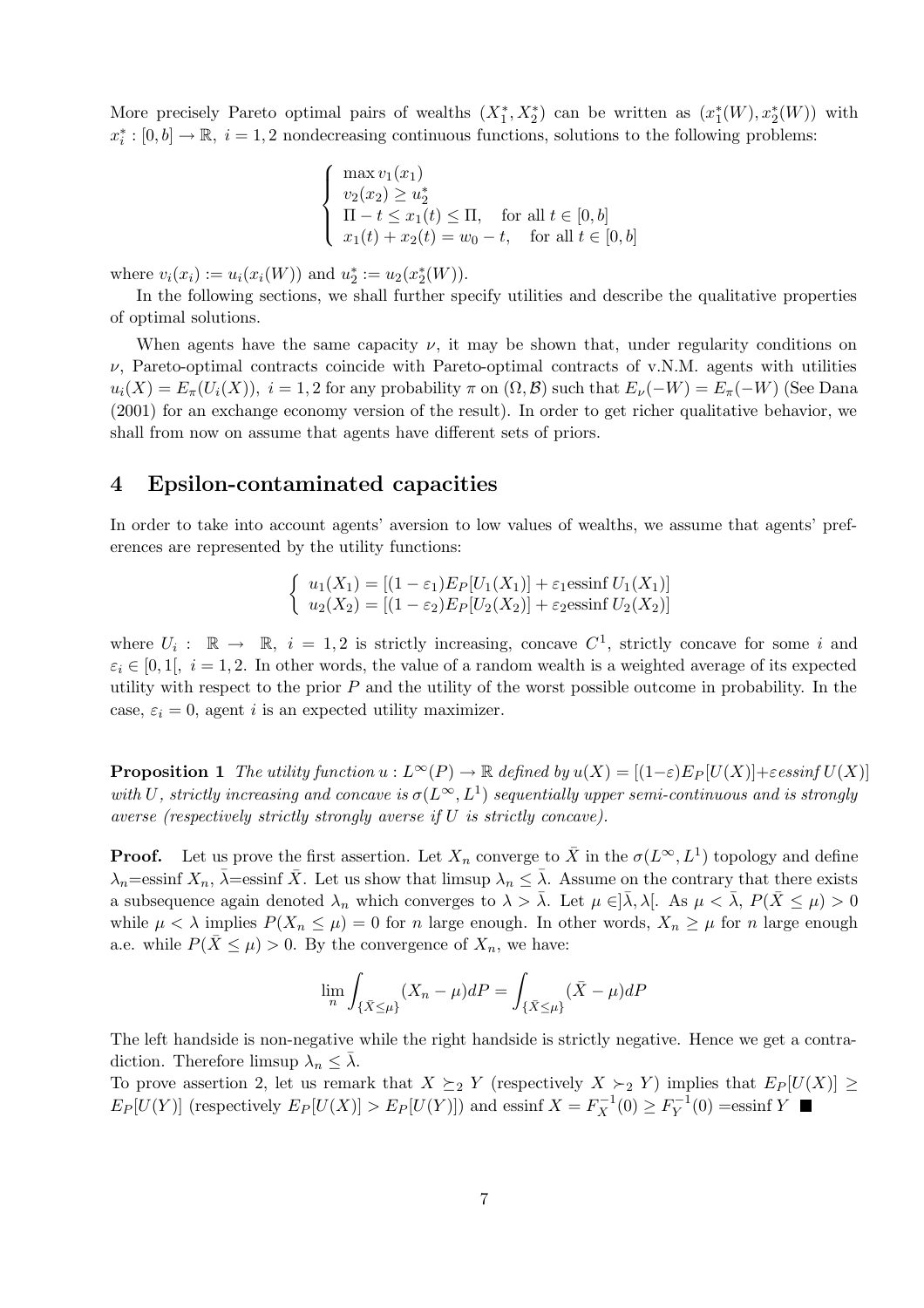Corollary 1 Assume that agents have epsilon-contaminated utilities. Then there exists optimal contracts, and any optimal indemnity schedule  $\bar{I}^*$  is such that  $\bar{I}^*$  and  $W-\bar{I}^*$  are non decreasing continuous functions of W.

Since efficient contracts are non decreasing and 1-Lipschitz continuous functions of the loss and since essinf  $I^*(W) = I^*($  essinf  $W$  =  $\min_{[0,b]} I^*(t) = I^*(b)$ , we are therefore reduced to characterize the solutions to the following problem

$$
\begin{cases}\n\max(1 - \varepsilon_1) E_Q[U_1(\Pi - I(t))] + \varepsilon_1 \min_{t \in [0,b]} U_1(\Pi - I(t)) \\
\text{subject to} \\
(1 - \varepsilon_2) E_Q[U_2(w_0 - \Pi - t + I(t))] + \varepsilon_2 \min_{t \in [0,b]} U_2(w_0 - \Pi - t + I(t)) \ge u_2^*, \\
0 \le I(t) \le t \quad \text{for all } t \in [0,b]\n\end{cases}
$$

with  $I: [0, b] \to \mathbb{R}^+$  continuous non decreasing and Q being the probability measure  $dF_W$  on  $([0, b], \mathcal{B})$ and  $u_2^* = (1 - \varepsilon_2) E_Q[U_2(w_0 - \Pi - t + I^*(t))] + \varepsilon_2 \min_{t \in [0,b]} U_2(w_0 - \Pi - t + I^*(t)).$  Hence agents behave as if they had for set of priors the epsilon contamination of the probability measure on the non-negative reals  $dF_W$  (see example 1).

We may now characterize optimal wealths or optimal contracts. We show that if the insured takes more into account maximallosses than the insurer (the insured is more uncertainty averse than the insurer according to Dow and Werlang (1992)), then the optimal indemnity schedule equals the loss minus a deductible for high values of the loss. This result has some similarity with the case where agents are expected utility maximizers and the insurer is risk neutral and the insured risk averse. On the contrary, if the insurer takes more into account maximallosses than the insured, then the optimal contract has an upper limit. This phenomenon holds true independently of agents' utility index. Agents' utility index however determine the policy for low values of the loss and the level of the upper limit. This type of contracts cannot be obtained if agents are expected utility maximizers with differentiable utility index.

In the sequel, we shall denote by  $\delta_x$  the Dirac measure at point x.

**Theorem 2** Assume that  $dF_W = (1-p)f_W(x)dx + p\delta_0$ , with  $p \in [0,1]$  and that  $U_i$ ,  $i = 1,2$  is strictly concave, then

- Assume that  $\varepsilon_2 > \varepsilon_1$ . If a contract I is Pareto-optimal, then either  $I(t) = 0$  for all t or there exists  $D \leq b$ ,  $k \leq b$  such that  $I(t) = t - D$ ,  $\forall t \in [k, b]$ . In other words, an optimal contract includes a deductible for high values of the loss. On  $[0, k]$ , I is the restriction of an efficient contract of Expected utility maximizers with same probability and utility index  $(1 - \varepsilon_i)U_i$ ,  $i = 1, 2$ .
- Assume  $\varepsilon_1 > \varepsilon_2$ . If a contract I is Pareto-optimal, then either  $I(t) = t$  for all t or there exists D and k with  $D \leq k \leq b$  such that  $I(t) = D$ ,  $\forall t \in [k, b]$ . In other words an optimal contract has an upper limit. On  $[0, k]$ , I is the restriction of an efficient contract of Expected utility maximizers with same probability and utility index  $(1 - \varepsilon_i)U_i$ ,  $i = 1, 2$ .

The proof may be found in the appendix.

In the case where one agent has a linear index, a more precise statement may be made.

**Proposition 2** Let the insurer have utility  $u_1(X_1) = [(1 - \varepsilon_1)E_P(X_1) + \varepsilon_1 \operatorname{essinf} X_1]$  and the insured have utility  $u_2(X_2) = [(1 - \varepsilon_2)E_PU_2(X_2) + \varepsilon_2 \operatorname{essinf} U_2(X_2)]$  with  $\varepsilon_2 \geq \varepsilon_1$  where  $U_2 : \mathbb{R} \to \mathbb{R}$  is strictly concave, strictly increasing and  $C^1$ . Then a contract  $I : [0,b] \to \mathbb{R}$  is Pareto-optimal iff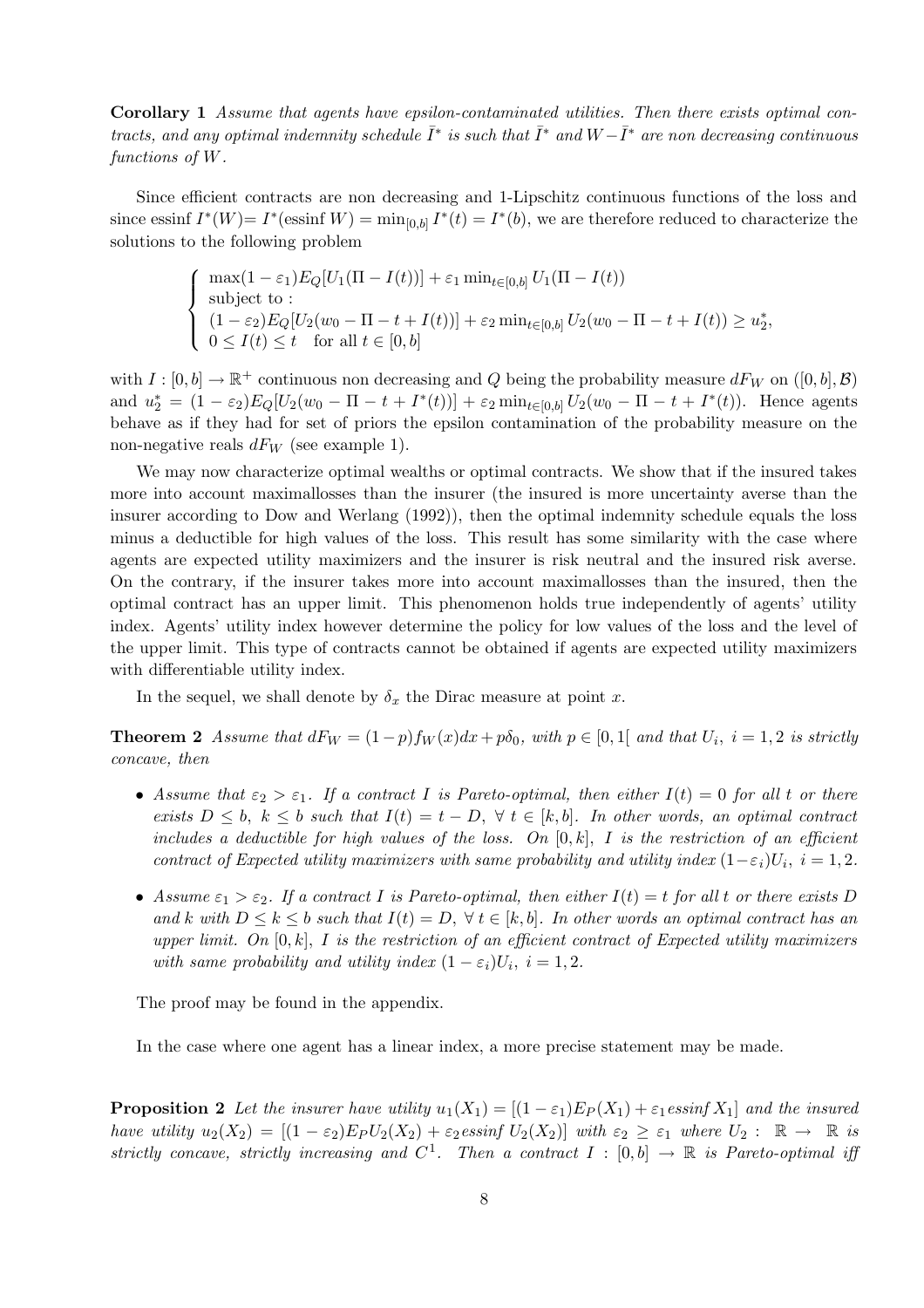there exists D such that  $I = (Id - D)^+$ . If  $u_1(X_1) = [(1 - \varepsilon_1)E_P(U_1(X_1)) + \varepsilon_1 \text{essinf } U(X_1)]$  and  $u_2(X_2) = [(1 - \varepsilon_2)E_P(X_2) + \varepsilon_2 \operatorname{essinf} X_2]$  with  $\varepsilon_1 > \varepsilon_2$  where  $U_1: \mathbb{R} \to \mathbb{R}$  is strictly concave, strictly increasing and  $C^1$ , then agents do not trade.

The proof may be found in the appendix.

Let us remark that contracts which include a deductible and an upper limit may be explained by this model. Indeed, assume that the insurer have utility  $u_1(X_1) = [(1 - \varepsilon_1)E_P(X_1) + \varepsilon_1 \text{essinf } X_1]$ and the insured have utility  $u_2(X_2) = [(1 - \varepsilon_2)E_PU_2(X_2) + \varepsilon_2 \text{essinf } U_2(X_2)]$  with  $\varepsilon_1 > \varepsilon_2$  where  $U_2: \mathbb{R} \to \mathbb{R}$  is strictly concave, strictly increasing and  $C^1$ . Then according to Theorem 2, if the contract  $I : [0, b] \to \mathbb{R}$  is Pareto-optimal, then for low values of the loss, it is a Pareto-optimal contract of a risk-neutral insurer and of a risk averse agent, hence, it includes a deductible and for high values of the loss, it has an upper limit.

#### 5 The insurer and the insured are RDEU maximizers

The insurance market is as in section two but we now assume that agents' preferences are modelled by RDEU utility functions:

$$
\begin{cases}\n u_1(X_1) = E_{f_1}(U_1(X_1)) \\
 u_2(X_2) = E_{f_2}(U_2(X_2))\n\end{cases}
$$

where  $U_i: \mathbb{R} \to \mathbb{R}_+$ ,  $i = 1, 2$  are  $C^1$ , and strictly concave increasing,  $f_i: [0,1] \to [0,1]$ ,  $i = 1, 2$ satisfy  $f_i(0) = 0$ ,  $f_i(1) = 1$  and  $f_i$  are increasing, convex  $C^1$ . In this section, we assume that  $(\Omega, \mathcal{B}, P)$ is non-atomic.

**Definition 4** Let  $(\Omega, \mathcal{B}, P)$  be a probability space. A measurable set  $A \in \mathcal{B}$  is an atom of P if  $P(A) > 0$ and  $B \subset A$  implies  $P(B) = 0$  or  $P(A) = P(B)$ . A probability space  $(\Omega, \mathcal{B}, P)$  is non-atomic if it has no atoms.

As in the previous section, we first prove existence of Pareto optimal contracts and that they only depend on the loss. We further prove that an optimal contract is a non decreasing 1-Lipschitz function of the loss:

**Proposition 3** The utility function  $u : L^{\infty}(P) \to \mathbb{R}$  defined by  $u(X) = E_f(U(X))$  with U differentiable, strictly increasing and concave fulfills U1 and is strongly averse (respectively strictly strongly averse if U is strictly concave and f strictly convex).

The proof may be found in Carlier-Dana [2002].

Corollary 2 Assume that agents are RDEU with convex distortions and concave utility index. Then there exists optimal contracts, and any optimal contract  $\overline{I}^*$  is such that  $\overline{I}^*$  and  $W - \overline{I}^*$  are non decreasing continuous functions of W.

As in the previous section, we may consider contracts which are non negative functions of the loss and we shall use the same notations.

In order to characterize optimal wealths, let us first recall a few definitions.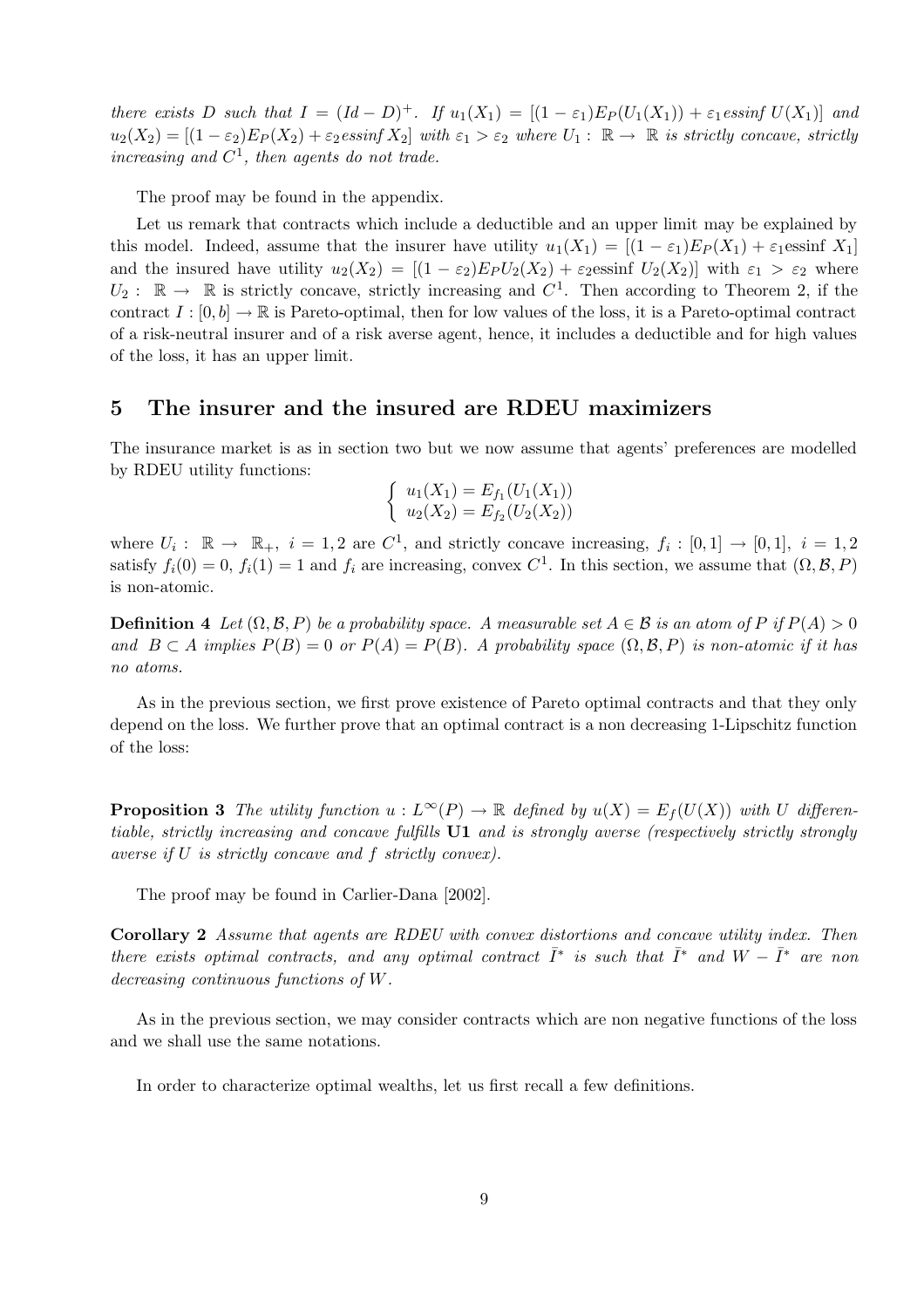**Definition 5** A function  $g: L^{\infty} \to \mathbb{R}$  is Gateaux-differentiable at Y if for all  $X \in L^{\infty}$ , the limit

$$
Dg(Y)(X) = \lim_{t \to 0^+} \frac{1}{t}(g(Y + tX) - g(Y))
$$

exists and  $X \mapsto Dg(Y)X$  is a continuous linear form in the norm topology.

As  $E_f$  is concave, we recall that the superdifferential  $\partial E_f(Y)$  of  $E_f$  at  $Y \in L^{\infty}$  is defined by

$$
\partial E_f(Y) := \{ h \in L^1 \text{ s. t. } E_f(Y) - E_f(Y') \ge \int_{\Omega} h(Y - Y')dP, \text{ for all } Y' \in L^{\infty} \}
$$

We refer to Carlier and Dana [2002] for details and in particular the reason why the superdifferential is included in  $L^1$ .

Let  $U: \mathbb{R} \to \mathbb{R}$  be a concave increasing  $C^1$  function and let  $E_f(U(Y))$  denote the Choquet integral of  $U(Y)$  with respect to the capacity  $f(P)$ . Let  $F_Y : \mathbb{R} \to [0,1]$  denote the distribution function of Y,  $F_Y(t) = P(\lbrace Y \le t \rbrace)$ . Let  $F_Y^{-1}$  denote the generalized inverse of  $F_Y$  defined as follows:

$$
F_Y^{-1}(t) = \inf\{x \in \mathbb{R} \text{ s.t. } F_Y(x) > t\}, \text{ for } t \in ]0, 1]
$$
  

$$
F_Y^{-1}(0) = \text{essinf } Y.
$$

A measurable map  $s : \Omega \mapsto [0, 1]$  is a *measure-preserving map* if and only if:

$$
\int_{\Omega} \psi(s(\omega))dP(\omega) = \int_0^1 \psi(t)dt
$$
, for all measurable function  $\psi$ 

for which these integrals are well defined.

**Proposition 4** Let  $Y \in L^{\infty}$ , then

1.  $E_f(U)$  is Gateaux-differentiable at Y if and only if  $F_Y^{-1}$  is increasing and we have:

$$
DE_f(U(Y))(Z) = \int_{\Omega} f'(1 - F_Y(Y))U'(Y)ZdP, \ \forall \ Z \in L^{\infty}
$$

- 2. More generally, the superdifferential of  $E_f(U(Y))$  is the closed convex hull for the  $L^1$  topology of all  $f'(1-s)U'(Y)$  with s measure-preserving and such that  $Y = F_Y^{-1} \circ s$ .
- 3. Elements of the superdifferential of  $E_f(U(Y))$  coincide on the set of  $\omega$ 's such that  $P(Y =$  $Y(\omega) \neq 0$  and are equal to  $f'(1 - F_Y(Y(\omega)))$ .

The proof of those statements may be found in Carlier Dana [2002]. We may now characterize efficient contracts. We shall both consider the case of two RDEU agents and the case of a RDEU agent who exchanges with an expected utility maximizer. We shall show that we get much richer qualitative properties than in an expected utility model. What plays an important role in the discussion that follows is whether one of the agent has a distortion with infinite slope at one. The agent is then very sensitive to the certainty effect, he distorts very much the probability of very likely events. Let us show that the agent, in some sense, overweights his maximal loss. Consider the integral of a finite valued random variable which takes values  $0 < x_1 < x_2 < \ldots < x_n$  with probabilities  $p_1, \ldots, p_n$ :

$$
E_f(x) = \frac{(1 - f(\sum_{i=2}^n p_i))}{p_1} p_1 x_1 + \frac{f(\sum_{i=2}^n p_i) - f(\sum_{i=3}^n p_i)}{p_2} p_2 x_2 + \dots + \frac{f(p_n)}{p_n} p_n x_n
$$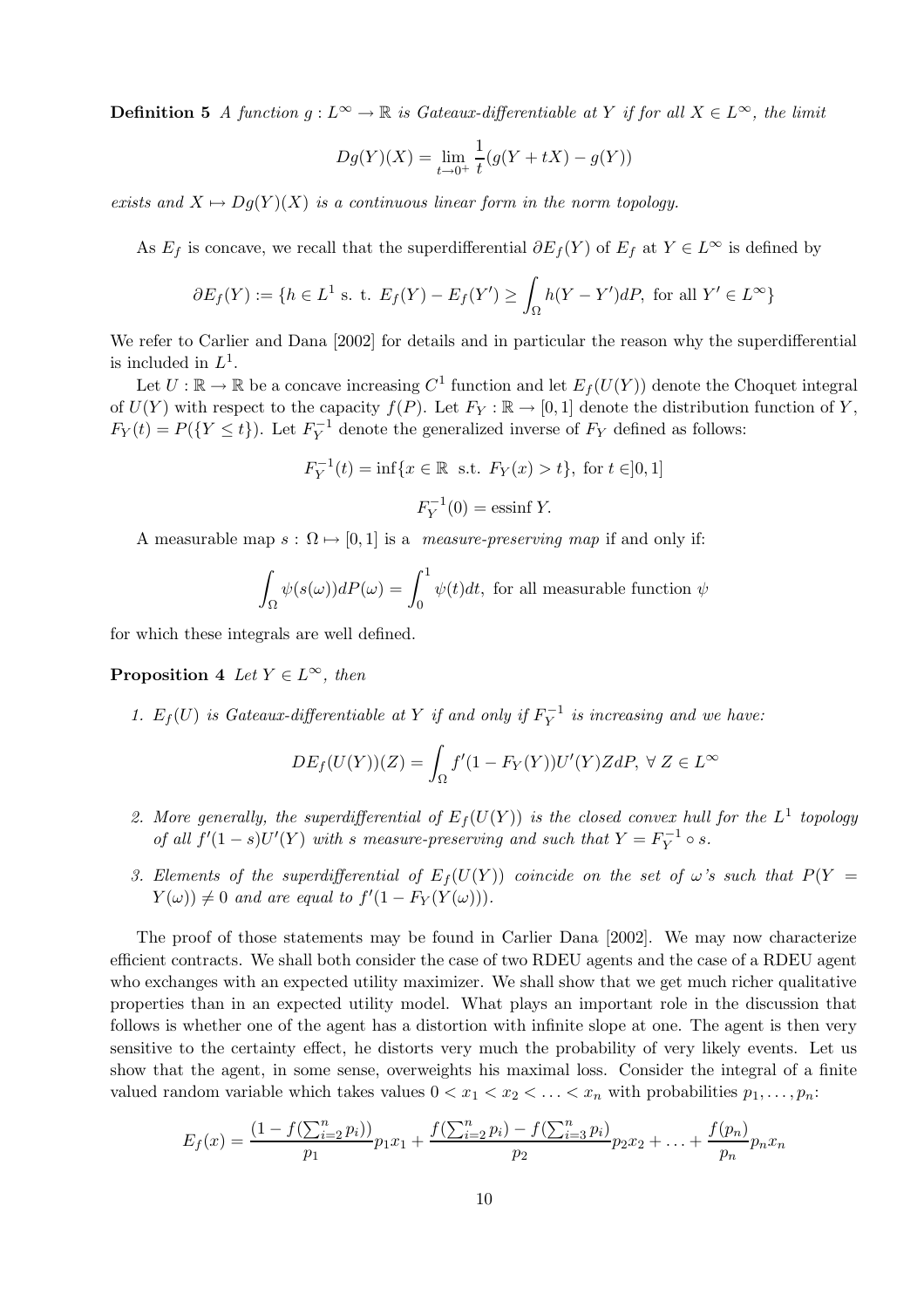If  $f'(1) = \infty$ , then  $\frac{1 - f(\sum_{i=2}^{n} p_i)}{p_1} \to \infty$  as  $p_1 \to 0$ . Hence the worst possible outcome is given much more weight than the other outcomes.

The next two results show that if the insurer is very sensitive to the certainty effect (in other words if  $f_1'(1) = \infty$ ) while the insured is not so  $(f_2'(1) < \infty)$ , then he offers a contract with an upper limit. On the contrary, if the insured is very sensitive to the certainty effect  $f_2'(1) = \infty$  while the insurer is more moderate  $f_1'(1) < \infty$ , then he insures himself a constant wealth for high value of the loss by buying a contract with a deductible. The phenomenon holds true independently of agents' utility index. Agents' utility index determine the policy for low values of the loss and the level of the upper limit.

**Proposition 5** Let  $f_i$ ,  $i = 1, 2$  be strictly convex and  $U_i$ ,  $i = 1, 2$  be strictly concave and  $F_W^{-1}$  be strictly increasing.

- Assume that  $f_1'(1) = \infty$  and  $f_2'(1) < \infty$ . If a contract I is Pareto-optimal, then there exists D,  $k \leq b$  such that  $I(t) = D$ ,  $\forall t \in [k, b]$ . In other words an optimal contract is constant for high values of the loss.
- Assume that  $f_2'(1) = \infty$  and  $f_1'(1) < \infty$ . If a contract  $I(t)$  is Pareto-optimal, then there exists  $D \le a, k \le b$  such that  $I(t) = t - D$ ,  $\forall t \in [k, b]$ . In other words an optimal contract includes a deductible for high values of the loss.

The proof may be found in the appendix.

The result stated above also holds true in the case one agent is an expected utility maximizer:

**Proposition 6** Let  $U_i$ ,  $i = 1, 2$  be strictly concave and  $F_W^{-1}$  be strictly increasing.

- let  $f_1$  be strictly convex fulfilling  $f'_1(1) = \infty$  and let  $f_2(x) = x$ . If a contract I is Pareto-optimal, then there exists D,  $k \leq b$  such that  $I(t) = D$ ,  $\forall t \in [k, b]$ . In other words an optimal contract has an upper limit.
- let  $f_2$  be strictly convex fulfilling  $f'_2(1) = \infty$  and let  $f_1(x) = x$ . If a contract I is Pareto-optimal, then there exists D,  $k \leq b$  such that  $I(t) = t - D$ ,  $\forall t \in [k, b]$ . In other words an optimal contract includes a deductible for high values of the loss.

Let us next prove that this model allows for coexistence of a deductible for low values of the loss and an upper limit for high values of the loss. The relative slopes of the distortions at zero play an important role in the proof. The condition  $f'(0) = 0$  means that the RDEU agent neglects events of low probability and hence doesn't take into account his maximal outcomes (in the discrete case, the maximal outcome is weighted by  $f(p_n) = o(p_n)$ .

**Proposition 7** Let  $f_i$ ,  $i = 1, 2$  be strictly convex and  $U_i$ ,  $i = 1, 2$  be strictly concave and  $F_W^{-1}$  be strictly increasing.

- Assume that  $f_1'(0) > 0$  and  $f_2'(0) = 0$ . If a contract I is Pareto-optimal, then  $I(t) = 0$  for t small enough.
- Assume that  $f_2'(0) > 0$ ,  $f_1'(0) = 0$ . If a contract I is Pareto-optimal, then  $I(t) = t$  for t small enough.

The proof may be found in the appendix.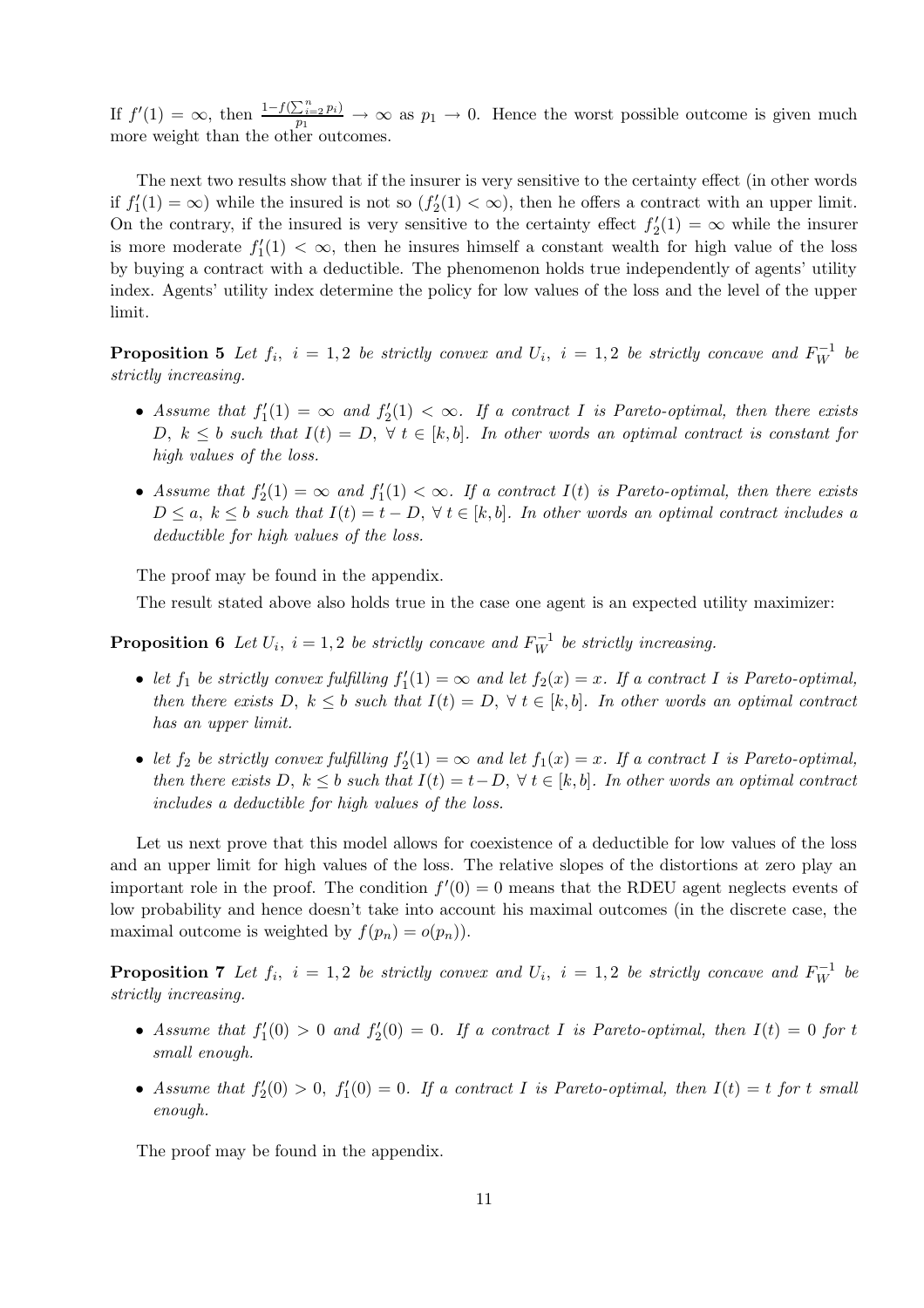## 6 Combining the two models

#### 6.1 Epsilon contamination as a limit case of the RDEU model

The qualitative properties of the two models display common features. This raises two natural questions that we shall discuss in this last section :

- Is it possible to unify these two models in a common framework?
- What are the characteristics of an efficient contract when an RDEU agent exchange risk with an agent with an epsilon-contaminated utility?

As far as the first question is concerned, we show that epsilon contaminated utilities are limits of Choquet expected utilities with respect to convex distortions. This result is only based on the formula  $E_f(X) =$  $\int_1^1$ 0  $f'(1-t)F_X^{-1}dt$  which holds in great generality.

The following convergence result shows that an epsilon-contaminated utility is the limit of a sequence of RDEU utilities.

Let  $(f_n)$  be any increasing, strictly convex differentiable sequence of functions from [0, 1] into itself such that for all  $n, f_n(0) = 0, f_n(1) = 1$  and

$$
\lim_{n} f_n(t) = (1 - \varepsilon)t, \text{ for all } t \in [0, 1).
$$

**Proposition 8** For all  $X \in L_+^{\infty}$ , we have:

$$
\lim_{n} E_{f_n}(X) = (1 - \varepsilon) EX + \varepsilon \operatorname{essinf} X.
$$

The proof may be found in the appendix.

#### 6.2 A RDEU agent with an agent with epsilon contaminated utility

In this section, we study the case where one agent is RDEU and the other one has an epsilon contaminated utility. As an example, we study only one case, that of a RDEU insurer who exchanges risk with an insured with epsilon contaminated utility. The symmetrical case follows from the same logic. Agen ts' preferences are then represented by the utility functions:

$$
\int u_1(X_1) = E_{f_1}[U_1(X_1)]
$$

 $u_2(X_2) = [(1 - \varepsilon)E_P[U_2(X_2)] + \varepsilon \cdot \sin f U_2(X_2)]$ 

where  $U_i: \mathbb{R} \to \mathbb{R}, i = 1, 2$  is strictly increasing, concave  $C^1$ , strictly concave,  $f_i$  is strictly convex increasing and  $C^1$  and  $\varepsilon \in ]0,1[$ .

We show that if the sensitivity to the certainty effect of the RDEU agent is moderate, then we get the same qualitative properties than in the RDEU section. If it is high, than the insurer may refuse to sell a contract. If not, he offers a contract with a deductible for high values of the risk.

We assume that P is non atomic and that  $F_W^{-1}$  is strictly increasing.

- **Proposition 9** Assume that  $f_1'(1) < \infty$ . If a contract  $I^*(t)$  is Pareto-optimal, then there exists  $D \leq b, k \leq b$  such that  $I^*(t) = t - D, \forall t \in [k, b].$  In other words an optimal contract includes a deductible for high values of the loss.
	- Assume that  $f_1'(1) = \infty$ . If a contract  $I^*(t)$  is Pareto-optimal, then, either  $I^*(t) = 0$  or there exists  $D \leq b, k \leq b$  such that  $I^*(t) = t - D, \forall t \in [k, b].$

The proof may be found in the appendix.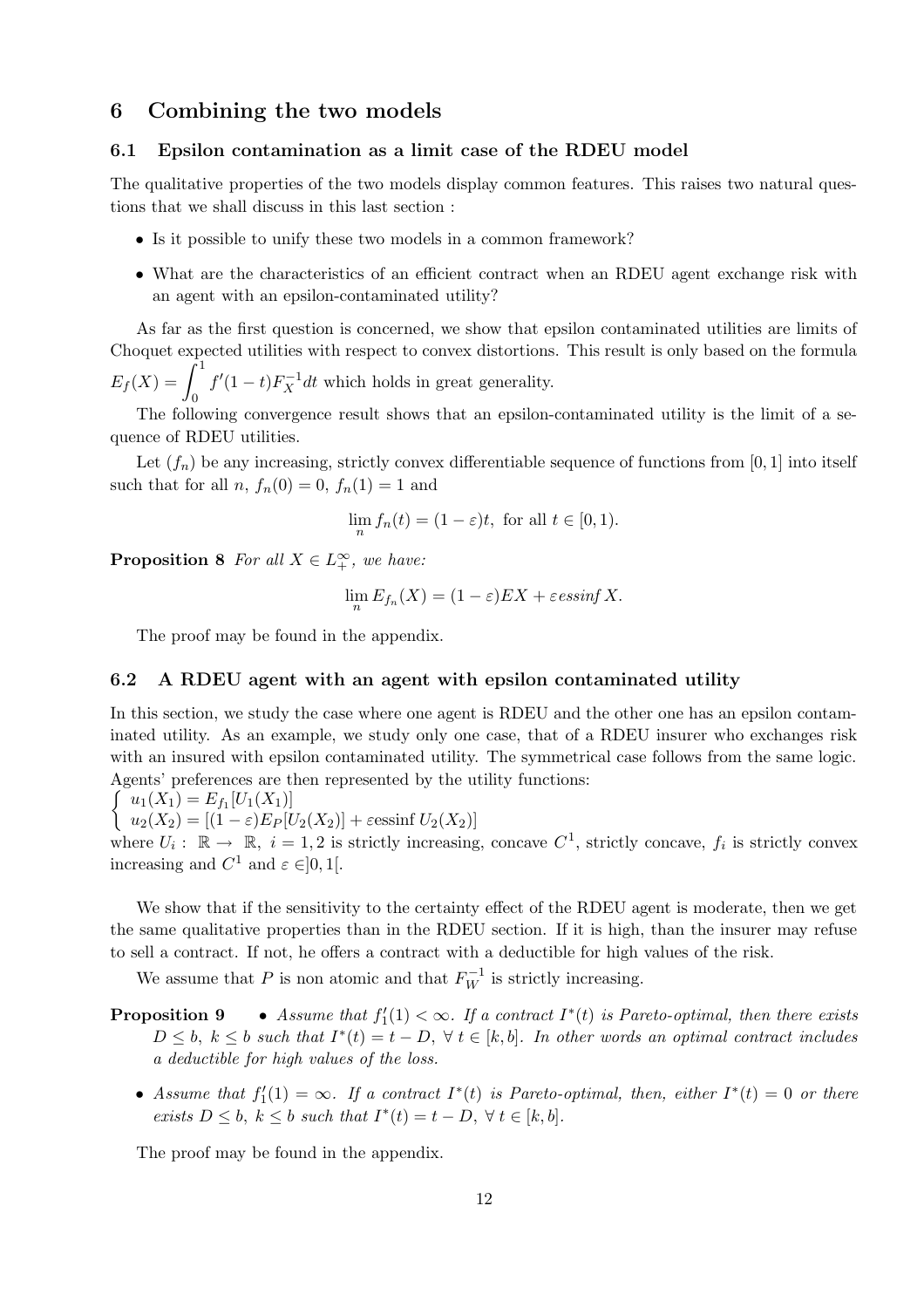## 7 Appendix: Proofs

#### Proof of Theorem 2:

Assume that  $\varepsilon_2 > \varepsilon_1$  and let  $I^* : [0, b] \to \mathbb{R}$  be a Pareto optimal contract and let  $x_i^* : [0, b] \to$ R,  $i = 1, 2$  be the associated wealths,  $x_1^*(t) = \Pi - I^*(t)$  and  $x_2^*(t) = w_0 - \Pi - t + I^*(t)$ . There exists  $\lambda \geq 0$  such that  $I^*$  maximizes the functional  $F_\lambda$  defined below subject to the constraint  $0 \leq I(t) \leq t$ 

$$
F_{\lambda}(I) = (1 - \varepsilon_1) E_Q(U_1(\Pi - I)) + \varepsilon_1 \min_{t \in [0,b]} U_1(\Pi - I)
$$

$$
+ \lambda [(1 - \varepsilon_2) E_Q(U_2(w_0 - \Pi - \text{Id} + I)) + \varepsilon_2 \min_{t \in [0,b]} U_2(w_0 - \Pi - \text{Id} + I)]
$$

If  $\lambda = 0$  then  $I = 0$  and there is nothing to prove we therefore assume  $\lambda > 0$ . First order condition can be written as:

$$
(1 - \varepsilon_1)U_1'(x_1^*)dF_W + \varepsilon_1 U_1'(x_1^*(b))m_1 - \nu_1 = \lambda[(1 - \varepsilon_2)U_2'(x_2^*)dF_W + \varepsilon_2 U_2'(x_2^*(b))m_2] - \nu_2 \tag{2}
$$

where  $m_i$  is a probability measure for  $i = 1, 2$  that is supported by  $\{t \in [0, b] \text{ s.t. } x_i^*(t) = x_i^*(b)\}\$ and  $\nu_i$  is a nonnegative measure such that  $\nu_1$  (respectively  $\nu_2$ ) is supported by  $\{I^* = 0\}$  (respectively  $\{I^*(t) = t\}.$ 

If both  $x_1^*$  and  $x_2^*$  achieve their minimum only at b, then  $m_1 = m_2 = \delta_b$ . Furthermore, this implies that  $0 < I^*(b) < b$  and since  $I^*$  is continuous that  $0 < I^*(t) < t$  for t close to b. Hence the measures  $\nu_i$  vanish in a neighbourhood of b. In such a neighbourhood, it follows from (2) that:

$$
(1 - \varepsilon_1)U_1'(x_1^*(t))dF_W(t) = \lambda[(1 - \varepsilon_2)U_2'(x_2^*(t))dF_W(t)]
$$
\n(3)

hence

$$
(1 - \varepsilon_1)U_1'(x_1^*(t)) = \lambda(1 - \varepsilon_2)U_2'(x_2^*(t))
$$
\n(4)

By continuity, we obtain

$$
(1 - \varepsilon_1)U_1'(x_1^*(b)) = \lambda(1 - \varepsilon_2)U_2'(x_2^*(b))
$$
\n(5)

Furthermore, it also follows from (2) that

$$
\varepsilon_1 U_1'(x_1^*(b)) = \lambda \varepsilon_2 U_2'(x_2^*(b))\tag{6}
$$

Dividing (5) by (6), we obtain  $\frac{\varepsilon_1}{1-\varepsilon_1} = \frac{\varepsilon_2}{1-\varepsilon_1}$  $\frac{\varepsilon_2}{1-\varepsilon_2}$ , hence  $\varepsilon_1 = \varepsilon_2$  a contradiction. Hence  $x_1^*$  and  $x_2^*$  cannot both achieve their minimum only at b. Hence one of those functions has to be constant in a neighborhood of b.

Assume that  $x_1^*$  is constant in a neighborhood of b. We denote by  $[k, b]$  the largest interval on which  $x_1^* = x_1^*(b)$ . There are two cases : either  $I^*(b) = 0$  so that  $I^*(t) = 0$  for all t or  $0 < I^*(b) = I^*(k) \leq k$ . In that case we have  $m_2 = \delta_b$ ,  $\nu_1([k, b]) = 0$  and  $\nu_2([k, b]) = 0$ . Then using (2), we first get:

$$
\varepsilon_1 U_1'(x_1^*(b)) \ge \varepsilon_1 U_1'(x_1^*(b)) m_1(\{b\}) = \lambda \varepsilon_2 U_2'(x_2^*(b))
$$
\n<sup>(7)</sup>

Similarly we have

$$
0 \geq -\nu_2({k}) = \varepsilon_1 U_1'(x_1^*(b)) m_1({k})
$$

so that  $\nu_2({k}) = m_1({k}) = 0$ .

Integrating  $(2)$  between k and b, we get:

$$
\lambda[(1-\varepsilon_2)\int_k^b U_2'(x_2^*(s))dF_W + \varepsilon_2 U_2'(x_2^*)(b)] = [(1-F_W(k))(1-\varepsilon_1) + \varepsilon_1]U_1'(x_1^*(b))
$$
\n(8)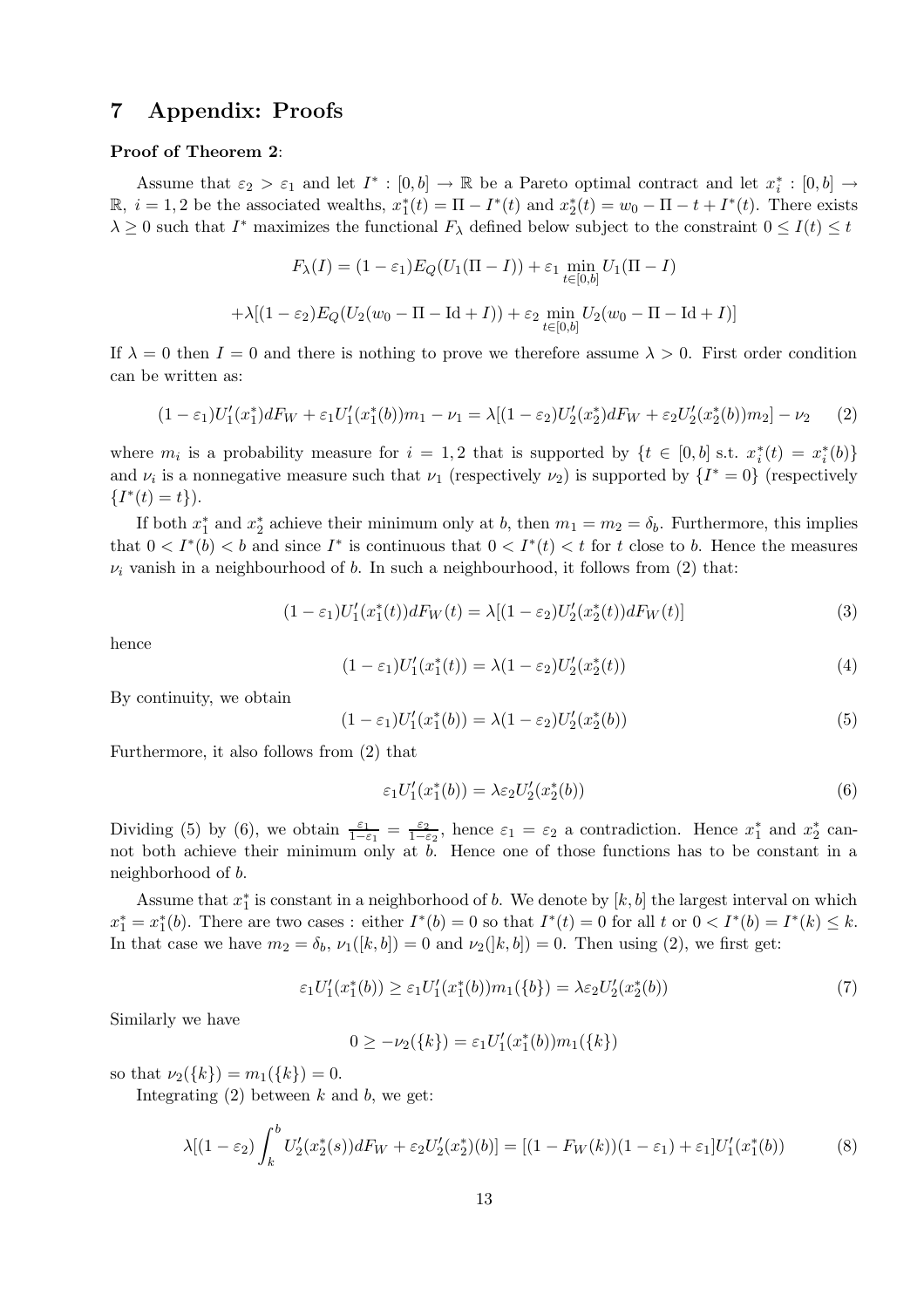Since  $U_2'$  and  $x_2^*$  are decreasing, and using (7) we get:

$$
\lambda(1 - \varepsilon_2) \int_k^b U_2'(x_2^*(s)) dF_W \quad < \quad \lambda(1 - F_W(k))(1 - \varepsilon_2) U_2'(x_2^*(b)) \tag{9}
$$

$$
\leq (1 - F_W(k))(1 - \varepsilon_2) \frac{\varepsilon_1}{\varepsilon_2} U_1'(x_1^*(b)) \tag{10}
$$

then using  $(8)$  and  $(7)$ , we obtain:

$$
[(1 - F_W(k))(1 - \varepsilon_1) + \varepsilon_1]U'_1(x_1^*(b)) \leq [\frac{\varepsilon_1}{\varepsilon_2}(1 - \varepsilon_2)(1 - F_W(k)) + \varepsilon_1]U'_1(x_1^*(b))
$$
  
= [(1 - F\_W(k))\frac{\varepsilon\_1}{\varepsilon\_2} + \varepsilon\_1 F\_W(k)]U'\_1(x\_1^\*(b))

After simple computations, this last inequality yields  $\varepsilon_1 > \varepsilon_2$ , hence a contradiction and  $x_1^*$  cannot be constant in a neighborhood of b. Finally this proves that either  $I^*$  is the zero function or  $x_2^*$  is constant on some interval [k, b]. In that case, it follows from (2) that the restriction of  $I^*$  to [0, k] is a Pareto optimal contract of expected utility maximizers with utilities  $(1 - \varepsilon_i)U_i$ 

#### Proof of Proposition 2:

Let  $I : [0, b] \to \mathbb{R}$  be a feasible contract and let  $(x_1, x_2)$  be the associated wealths. Let us prove that I is dominated by a contract  $(\text{Id} - D)^+$  for some D. From Corollary 1, we can assume that  $I(W)$ and  $W - I(W)$  are non decreasing functions of W. If I is not of the form  $(\text{Id} - D)^+$  for some D, let D be such that  $v_1(x_1) = v_1(\Pi - (\text{Id} - D)^+)$ . Equivalently  $E_{Q'}(x_1) = E_{Q'}(\Pi - (\text{Id} - D)^+)$  with  $Q' = (1 - \varepsilon_1)Q + \varepsilon_1 \delta_b$ . Let  $x_{2D}(t) = w_0 - \Pi - t + (t - D)^+ = w_0 - \Pi - \min(t, D)$ . As  $U_2$  is strictly concave,

$$
E_{Q'}(U_2(x_{2D}) - E_{Q'}(U_2(x_{2})) > U'_2(w_0 - \Pi - D)[(E_{Q'}(x_1) - E_{Q'}(\Pi - (\text{Id} - D)^{+})) = 0 \tag{11}
$$

In other words,

$$
(1 - \varepsilon_1) E_Q (U_2((x_{2D})) + \varepsilon_1 U_2((x_{2D}(b)) > (1 - \varepsilon_1) E_Q (U_2(x_{2})) + \varepsilon_1 U_2(x_{2}(b))
$$
(12)

Let us show that  $D < b - I(b)$  or equivalently that  $x_{2D}(b) > x_2(b)$ . Indeed  $D \ge b - I(b)$  implies  $D \geq t - I(t)$  for all  $t \in [0, b]$ , hence  $\min(t, D) \geq t - I(t)$  for all  $t \in [0, b]$  or  $x_{2D}(t) \leq x_2(t)$ for all t and  $E_{Q}(U_2(x_{2D})) \leq E_{Q}(U_2(x_2))$  contradicting (13). Hence  $D < b - I(b)$ . Therefore  $x_{2D}(b) = w_0 - \Pi - D > x_2(b).$ 

There are two cases: either

$$
E_Q(U_2(x_{2D})) \ge E_Q(U_2(x_2)).
$$
\n(13)

then obviously we have  $v_2(x_{2D}) > v_2(x_2)$  which proves that  $(\text{Id} - D)^+$  dominates I, or:

$$
E_Q(U_2(x_{2D})) < E_Q(U_2(x_2))
$$
\n
$$
\text{As } \varepsilon_2[U_2(x_{2D}(b)) - U_2(X_2(b))] > \varepsilon_1[U_2(x_{2D}(b)) - U_2(X_2(b))]
$$
\n
$$
(14)
$$

$$
= \frac{\varepsilon_2[\sigma_2(x_2D(0)) - \sigma_2(x_2O(0))] - \varepsilon_1[\sigma_2(x_2D(0)) - \sigma_2(x_2O(0))] - \varepsilon_2[\sigma_2(Z_2D(0)) - \varepsilon_2(\sigma_2(Z_2D))] - \varepsilon_2[\sigma_2(Z_2D(0)) - \varepsilon_2(\sigma_2(Z_2D))] - \varepsilon_2[\sigma_2(Z_2D(0)) - \varepsilon_2(\sigma_2(Z_2D))] - \varepsilon_2[\sigma_2(Z_2D(0)) - \varepsilon_2(\sigma_2(Z_2D))]
$$

(the first inequality follows from  $x_{2D}(b) > x_2(b)$  and  $\varepsilon_2 \geq \varepsilon_1$  and  $U_2$  increasing, the second from (12)) and the third from (14) and  $\varepsilon_2 \geq \varepsilon_1$ . We therefore get

$$
(1 - \varepsilon_2)E_Q(U_2(x_{2D})) + \varepsilon_2 U_2(x_{2D}(b)) > (1 - \varepsilon_2)E_Q(U_2(x_{2}))) + \varepsilon_2 U_2(x_2(b))
$$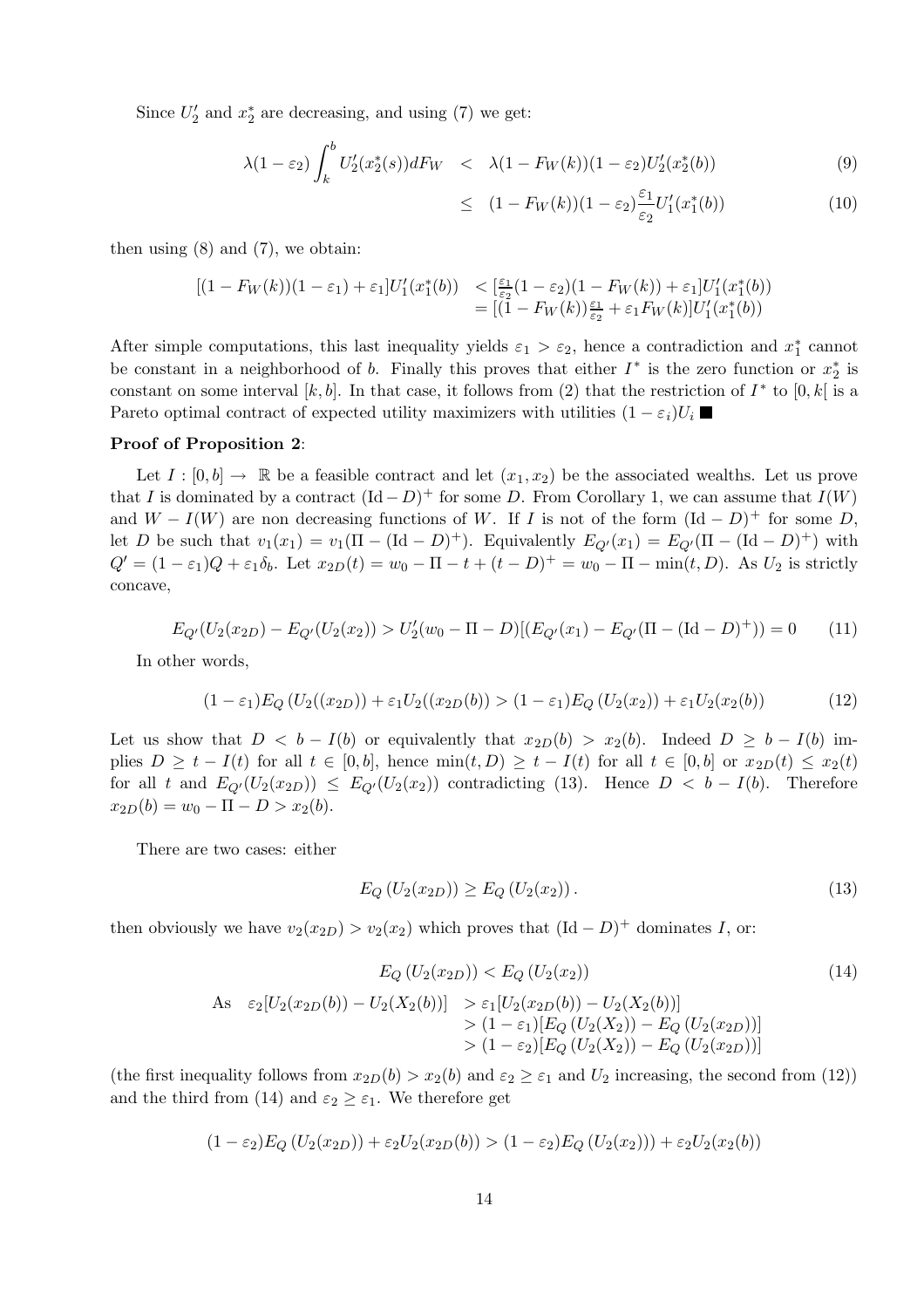which proves that  $(\text{Id} - D)^+$  dominates I

#### Proof of Proposition 5:

We prove the result in the case :  $f'_1(1) = +\infty$ ,  $f'_2(1) < +\infty$ . The other case is obviously obtained by permuting the two agents.

Let  $I^* : [0, b] \to \mathbb{R}$  be a Pareto optimal contract and let  $x_i^* : [0, b] \to \mathbb{R}$ ,  $i = 1, 2$  be the associated wealths,  $x_1^*(t) = \Pi - I^*(t)$  and  $x_2^*(t) = w_0 - \Pi - t + I^*(t)$ . Since  $I^*$  is Pareto-Optimal, there exists  $\lambda \geq 0$  such that  $I^*$  maximizes

$$
F_{\lambda}(I) := E_{f_1}(U_1(\Pi - I(W))) + \lambda E_{f_2}(U_2(w_0 - \Pi + I(W) - W))
$$

subject to the constraint  $0 \leq I \leq W$ .

Let us first prove that there exists a neighbourhood of b on which  $I^*(t) < t$ . If it was not the case, as  $t \mapsto I^*(t) - t$  is nonincreasing, one would have  $I^*(t) = t$  for all  $t \in [0, b]$ . Let us therefore show that  $I^* \neq \text{Id}$ . For  $\varepsilon > 0$  small enough, let

$$
I_{\varepsilon}(t) := \min(t, b - \varepsilon).
$$

We have

$$
E_{f_2}(U_2(w_0 - \Pi + I_\varepsilon(W) - W)) - E_{f_2}U_2(w_0 - \Pi) \ge \int_{\Omega} h(I_\varepsilon(W) - W)U_2'(w_0 - \Pi + I_\varepsilon(W) - W)dP
$$
 (15)

for any  $h \in \text{core}(f_2(P))$ . Since  $h \le f_2'(1)$  and  $I_{\varepsilon}(W) - W \le 0$ , we get

$$
E_{f_2}(U_2(w_0 - \Pi + I_{\varepsilon}(W) - W)) - E_{f_2}U_2(w_0 - \Pi) \geq \int_{b-\varepsilon}^b f_2'(1)U_2'(w_0 - \Pi + b - \varepsilon - t)(b - \varepsilon - t)dF_W(t)
$$
  
\n
$$
\geq U_2'(w_0 - \Pi - \varepsilon)f_2'(1)\int_{b-\varepsilon}^b (b - \varepsilon - t)dF_W(t)
$$
\n(16)

Similarly we have

$$
E_{f_1}U_1(\Pi - I_{\varepsilon}(W)) - E_{f_1}U_1(\Pi - W) \ge \int_{\Omega} h(W - I_{\varepsilon}(W))U_1'(\Pi - I_{\varepsilon})dP \tag{17}
$$

for any  $h \in \partial E_{f_1}(U_1(\Pi - I_\varepsilon))$ . Taking  $h = f'_1(F_W(W))$  in (17), we obtain

$$
E_{f_1}(U_1(\Pi - I_{\varepsilon}(W))) - E_{f_1}U_1(\Pi - W) \geq \int_{b-\varepsilon}^b f'_1(F_Wt)U'_1(\Pi - b + \varepsilon)(t - b + \varepsilon)dF_W(t)
$$
  
\n
$$
\geq f'_1(F_W(b - \varepsilon))U'_1(\Pi - b + \varepsilon)\int_{b-\varepsilon}^b (t - b + \varepsilon)dF_W(t)
$$
\n(18)

Since  $f'_{1}(F_{W}(t))$  tends to  $+\infty$  as t tends to b, it follows from (16) and (18) that

$$
F_{\lambda}(I_{\varepsilon}) - F_{\lambda}(\mathrm{Id}) \ge \left(f_1'(F_W(b-\varepsilon))U_1'(\Pi-b+\varepsilon) - \lambda U_2'(w_0-\Pi-\varepsilon)f_2'(1)\right)\int_{b-\varepsilon}^b (t-b+\varepsilon)dF_W(t) > 0
$$

for  $\varepsilon > 0$  small enough. Hence  $I^* \neq \text{Id}$ .

Let us show now that  $x_1^*$  and  $x_2^*$  cannot be both strictly decreasing. Since  $x_i^*$  strictly decreasing implies that  $F_{x_i^*}^{-1}(t) = x_i^* \circ F_W^{-1}(1-t)$  is strictly increasing, we may therefore apply proposition 4. As  $F_{x_i^*}(x_i^*) = 1 - \dot{F}_W(w)$ , the first order conditions are,

$$
\lambda U_2'(x_2^*(W(\omega)))f_2'(F_W(x_2^*(W(\omega)))) = U_1'((x_1^*(W(\omega)))f_1'(F_W(W(\omega))), \forall \omega
$$
\n(19)

Equivalently,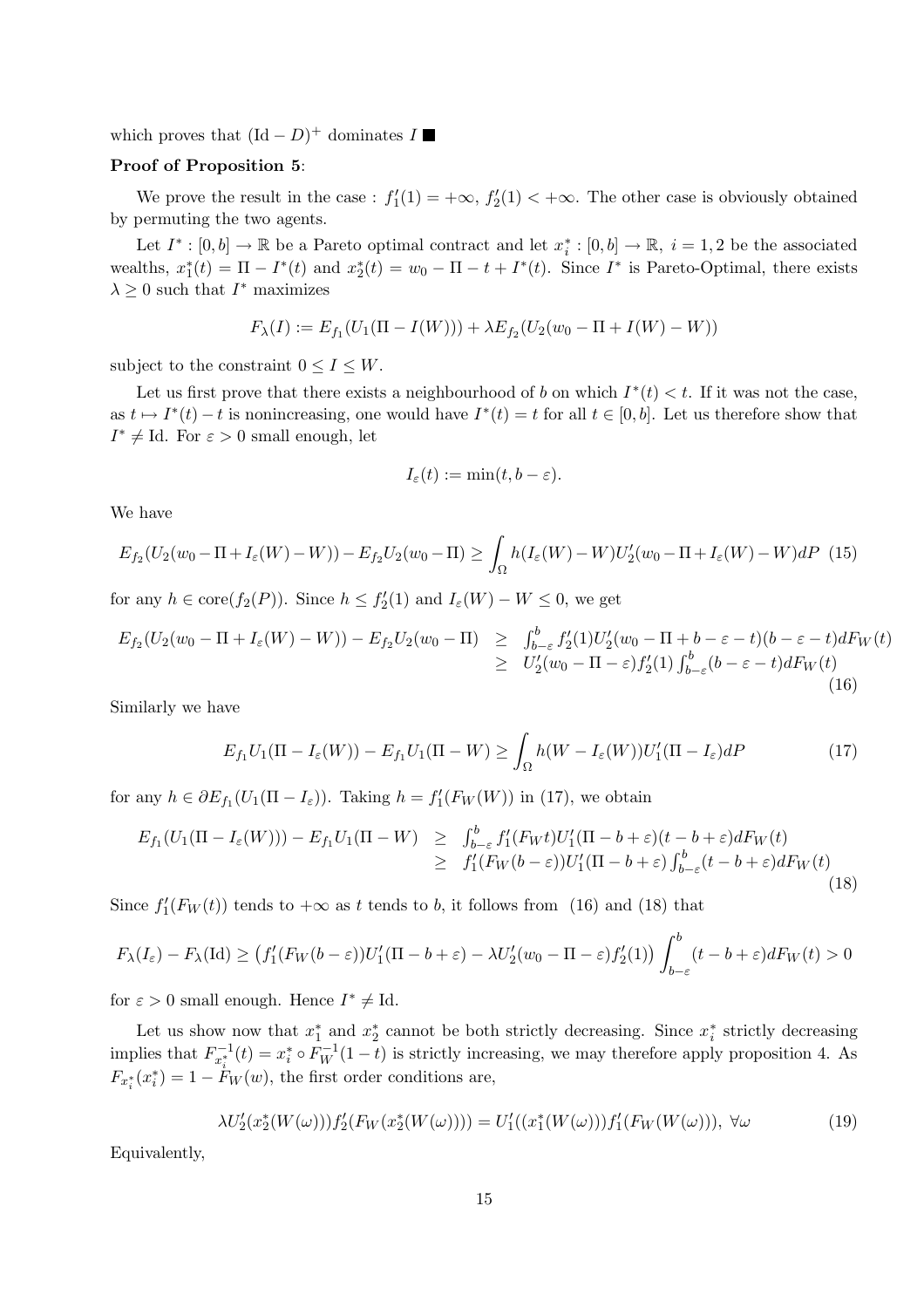$$
\lambda U_2'(x_2^*(t))f_2'(F_W(t)) = U_1'(x_1^*(t))f_1'(F_W(t)), \ \forall \ t \in [0, b]
$$
\n
$$
(20)
$$

Let  $t \to b$ . Since  $U_i'$  is strictly decreasing and  $x_i^*$  is decreasing, we have  $U_i'(x_i^*(b)) > 0$ ,  $i = 1, 2$ . As  $f'_1(F_W(t)) \to \infty$ ,  $f'_2(F_W(t)) \to \infty$  contradicting the hypothesis. Hence  $x_i^*$ ,  $i = 1, 2$  cannot be both strictly decreasing. Let us now show that  $x_1^*$  is constant in a neighbourhood of b. By proposition 6, the first order conditions are:

$$
f_1'(s_1(\omega))U_1'(x_1^*(W(\omega))) = \lambda f_2'(s_2(\omega))U_2'(x_2^*(W(\omega)))
$$
\n(21)

with  $s_i(\omega) = F_W(W(\omega))$  for all  $\omega$  which does not belong to a level set of  $x_i^*(w)$  with positive measure. If  $x_1^*$  is not constant in a neighbourhood of b, then there exists an increasing sequence  $w_n$  with limit b and such that for almost every  $\omega \in \{W = w_n\}$ ,  $s_1(\omega) = F_W(w_n)$ . Hence for every n, we have:

$$
\lambda f_2'(s_2(\omega))U_2'(x_2^*(W(\omega))) = U_1'(x_1^*(w_n))f_1'(F_W(w_n)), \ \forall \ \omega \in \{W = w_n\}
$$
\n<sup>(22)</sup>

Passing to the limit, we have a contradiction the right hand side being unbounded while the left hand side is bounded. Hence  $x_1^*$  is constant in a neighbourhood of b

#### Proof of Proposition 6:

The proof of the first case is as in the previous proposition. One first shows that there exists a neighborhood  $[b - \varepsilon, b]$  of b such that  $I(t) < t$ , for all  $t \in [b - \varepsilon, b]$ . One then shows that  $x_1^*$  and  $x_2^*$ cannot be both strictly decreasing since the first order conditions would be:

$$
\lambda f_1'(F_W(t))U_1'(x_1^*(t)) = U_2'(x_2^*(t)), \ \forall \ t \in [0,b]
$$

leading to a contradiction as  $t \to b$  since the left hand side tends to  $\infty$  and the right hand side to a finite value. The end of the proof is similar to that of proposition  $5 \blacksquare$ 

#### Proof of Proposition 7:

Let  $I^* : [0, b] \to \mathbb{R}$  be a Pareto optimal contract. Let us first show that there does not exist  $\alpha > 0$ such that  $I^*(t) = t$  on  $[0, \alpha]$ .

Indeed, assume by contradiction that  $I^*$  is Pareto-Optimal and  $I^*(t) = t$  on  $[0, \alpha]$  for some  $\alpha > 0$ . Since  $I^*$  is Pareto-Optimal, there exists  $\lambda \geq 0$  such that  $I^*$  maximizes

$$
F_{\lambda}(I) := E_{f_1}(U_1(\Pi - I(W))) + \lambda E_{f_2}(U_2(w_0 - \Pi + I(W) - W))
$$

subject to the constraint  $0 \le I \le W$ .

For  $\varepsilon \in (0, \alpha)$ , let

$$
I_\varepsilon(t):=I(t)1_{t\geq\varepsilon}
$$

Let  $x_{1\varepsilon} = \Pi - I_{\varepsilon}$  and  $x_{2\varepsilon} = w_0 - \Pi + I_{\varepsilon}$  – Id be the associated wealths. As  $x_{2\varepsilon} = w_0 - \Pi - \text{Id}$  in a neighborhood of 0, it is strictly decreasing in that neighborhood. By proposition 5, the function  $U_2'(w_0 - \Pi - W) f_2'(F_W(W))$  is the only element in the restriction of  $\partial E_{f_2}(U_2(w_0 - \Pi + I_{\varepsilon}(W) - W))$  to  $\{W \leq \varepsilon\}$  (see Carlier and Dana (2002)). As  $I_{\varepsilon} = I$  for  $t \geq \varepsilon$ , we thus have:

$$
E_{f_2}(U_2(w_0 - \Pi + I_{\varepsilon}(W) - W)) - E_{f_2}(U_2(w_0 - \Pi + I(W) - W)) \ge -\int_0^{\varepsilon} tU_2'(-t + w_0 - \Pi)f_2'(F_W(t))dF_W(t)
$$

hence

$$
E_{f_2}(U_2(w_0 - \Pi + I_\varepsilon(W) - W) - E_{f_2}(U_2(w_0 - \Pi + I(W) - W))) \ge -f_2'(F_W(\varepsilon)) \int_0^\varepsilon tU_2'(w_0 - \Pi - t) dF_W(t)
$$
\n(23)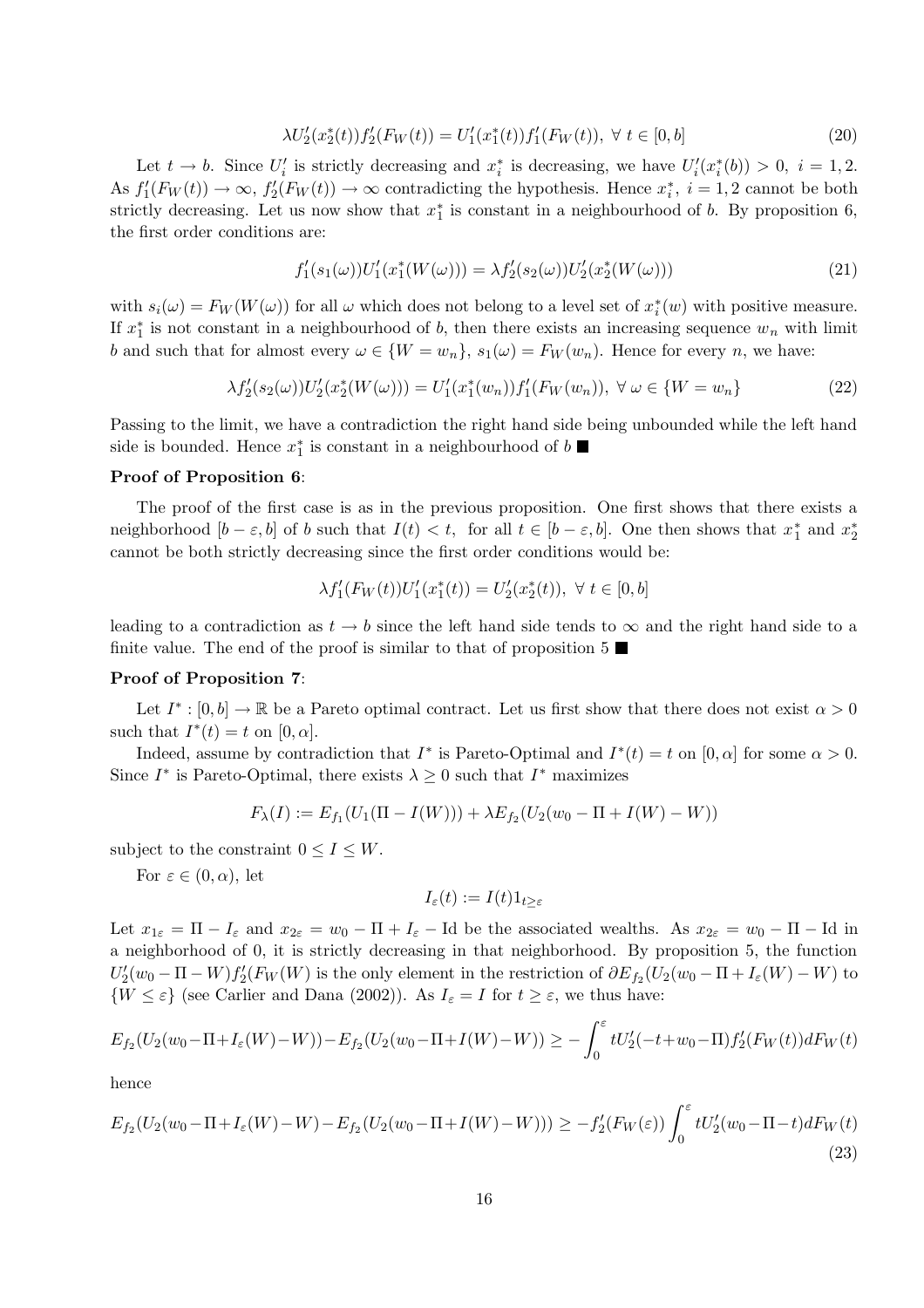On the other hand, let h be any density in  $\partial E_{f_1}U_1(\Pi - I_{\varepsilon}(W))$ . By Carlier and Dana [2002] lemma 1,  $h \geq f'_1(0)$  a.e.. Hence

$$
E_{f_1}(U_1(\Pi - I_{\varepsilon}(W)) - E_{f_1}(U_1(\Pi - I(W))) \ge U_1'(\Pi) f_1'(0) \int_0^{\varepsilon} t dF_W(t).
$$
\n(24)

It follows that from (23) and (24) that

$$
F_{\lambda}(I_{\varepsilon}) - F_{\lambda}(I) \ge \int_0^{\varepsilon} t \left( U_1'(T) f_1'(0) - \lambda U_2'((w_0 - \Pi - t) f_2'(F_W(\varepsilon)) dF_W(t) \right)
$$

Since  $f_2'(F_W(\varepsilon)) \to 0$ ,  $U_1'(0) > 0$  and  $f_1'(0) > 0$ , we obtain that  $F(I_\varepsilon) > F_\lambda(I)$  for  $\varepsilon > 0$  small enough, hence a contradiction.

If  $I^*$  is interior, by proposition 5, the first order conditions are:

$$
f_1'(s_1(\omega))U_1'(x_1^*(W(\omega))) = \lambda f_2'(s_2(\omega))U_2'(x_2^*(W(\omega)))
$$
\n(25)

with  $s_i(\omega) = F_W(W(\omega))$  for all  $\omega$  which does not belong to a level set of  $x_i^*(W)$  with positive measure. It follows in particular from the previous paragraph that  $x_2^*$  is not constant in a neighborhood of 0. hence there exists an decreasing sequence  $w_n$  with limit 0 and such that for almost every  $\omega \in \{W = \mathbb{R}\}$  $w_n$ ,  $s_2(\omega) = F_W(w_n)$ . Hence for every n, we have:

$$
\lambda f_2'(F_W(w_n))U_2'(x_2^*(W(\omega))) = U_1'(x_1^*(w_n))f_1'(s_1(\omega)), \ \forall \ \omega \in \{W = w_n\}
$$
\n(26)

Passing to the limit, we have a contradiction the left hand side going to 0 while the right hand side being bounded below. Hence  $I^*$  is not interior in a neighborhood of 0. In other words,  $I(t) = 0$  for t small enough  $\blacksquare$ 

#### Proof of Proposition 8:

Let us first recall that given a function f from  $[0,1]$  to R, the Legendre-Fenchel Transform of f denoted  $f^*$  is the convex function defined for all  $x \in \mathbb{R}$  by:

$$
f^*(x) = \sup_{t \in [0,1]} xt - f(t).
$$

 $x \in \mathbb{R}$  is a subgradient of f at  $t \in (0,1)$  if and only if  $f(t) + f^*(x) = xt$ .

Let us also recall that if a sequence of continuous nondecreasing function  $f_n$  converges pointwise to a continuous function f on  $[0, 1)$ , then the convergence is uniform on compact subsets of  $[0, 1)$  (Dini's Theorem).

Let  $(f_n)$  be any increasing, strictly convex differentiable sequence of functions from [0, 1] into itself such that for all  $n, f_n(0) = 0, f_n(1) = 1$  and

$$
\lim_{n} f_n(t) = (1 - \varepsilon)t, \text{ for all } t \in [0, 1).
$$

We now proceed to the proof of the proposition. Let us first remark that  $f'_n$  converges to  $1 - \varepsilon$ pointwise on [0, 1]. Indeed for any  $t \in ]0,1[$  and h sufficiently small, we have

$$
\frac{f_n(t) - f_n(t - h)}{h} \le f'_n(t) \le \frac{f_n(t + h) - f_n(t)}{h}
$$

Taking the limit, we obtain the pointwise convergence of  $f'_n$  converges to  $1 - \varepsilon$  on [0, 1[. By Dini's theorem, the convergence is uniform on compact subsets of  $[0, 1]$ .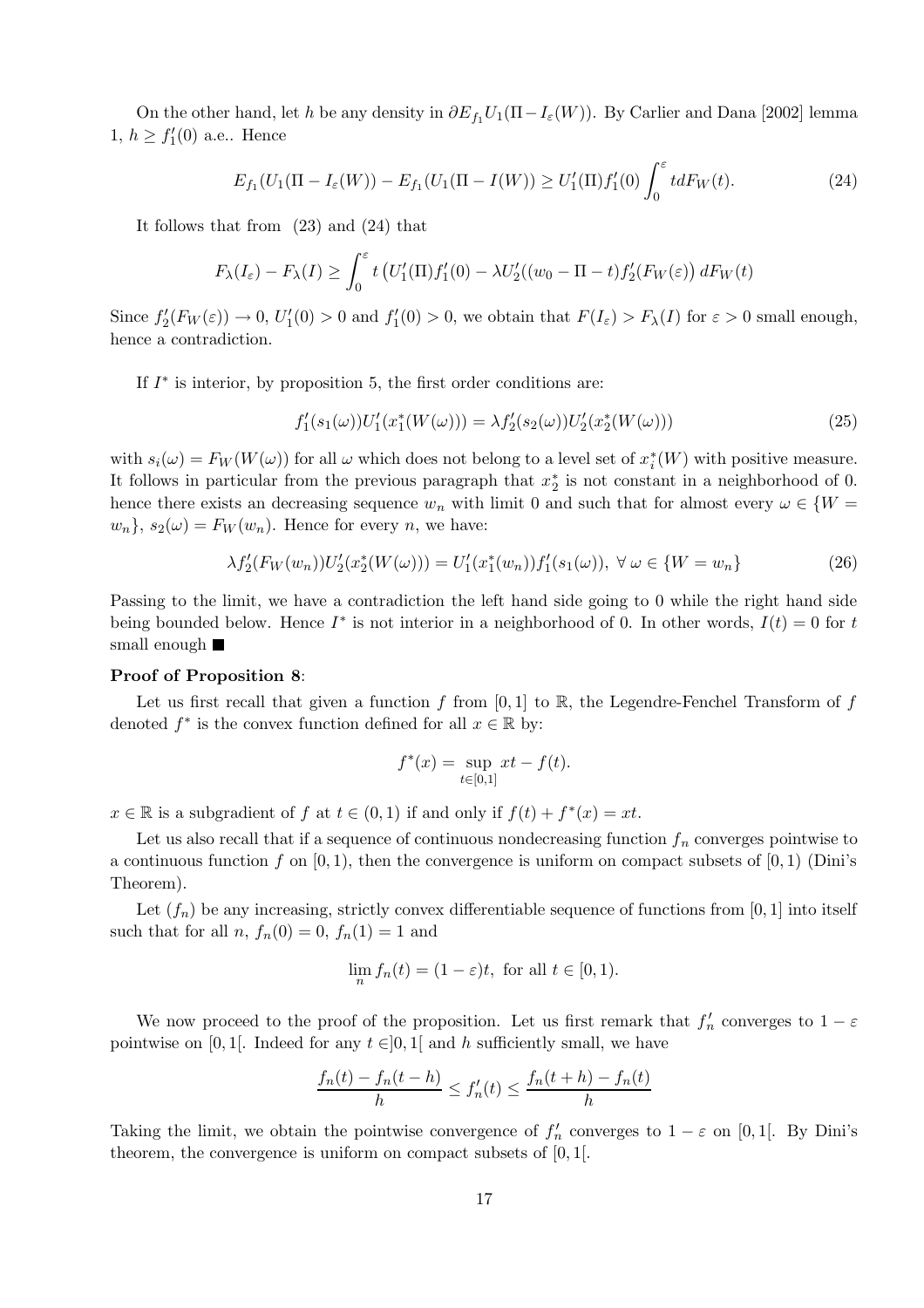Let us now define for all  $n, \varepsilon_n$  such that

$$
f_n'(1 - \varepsilon_n) = 1.
$$

Let us prove that  $\varepsilon_n$  converges to 0. If not some subsequence again denoted  $\varepsilon_n$  would converge to  $\varepsilon_0 > 0$  and  $f'_n(1 - \varepsilon_n)$  would converge to  $1 - \varepsilon$  contradicting the definition of  $\varepsilon_n$ . Hence  $\varepsilon_n$  tends to 0.

Let us next prove that

$$
\lim_{n} f_n(1 - \varepsilon_n) = 1 - \varepsilon. \tag{27}
$$

Since, each  $f_n$  is increasing, it follows from Dini's Theorem that  $f_n$  converges to  $t \mapsto (1-\varepsilon)t$ uniformly on compact subsets of [0, 1). Therefore, there exists  $\delta_n$  tending to 0 such that  $\delta_n \geq \varepsilon_n$  and  $f_n(1 - \delta_n)$  tends to  $1 - \varepsilon$ . Since  $f_n$  is increasing, we get:

$$
\liminf_{n} f_n(1 - \varepsilon_n) \ge 1 - \varepsilon. \tag{28}
$$

On the other hand, let  $f_n^*$  is be the Legendre-Fenchel Transform of  $f_n$ . By definition of  $\varepsilon_n$ , we have:

$$
f_n^*(1) := \sup_{0 \le t \le 1} t - f_n(t) = 1 - \varepsilon_n - f_n(1 - \varepsilon_n).
$$

Hence

$$
f_n(1 - \varepsilon_n) = 1 - \varepsilon_n - f_n^*(1)
$$
\n(29)

For all  $t \in [0, 1)$ , we have:

 $\liminf f_n^*(1) \ge \liminf (t - f_n(t)) = \varepsilon t$ 

so that  $\liminf f_n^*(1) \geq \varepsilon$ . By (29), we obtain:

$$
\limsup f_n(1 - \varepsilon_n) \le 1 - \varepsilon. \tag{30}
$$

which proves  $(27)$ .

To end the proof, recall that:  $E_f(X) = \int_0^1 F_X^{-1}(t) f'(1-t) dt$  and that  $F_X^{-1}(0) = \text{essinf} X$ . Write  $E_{f_n}(X) = I_n + J_n$  where

$$
I_n := \int_0^{\varepsilon_n} F_X^{-1}(t) f_n'(1-t) dt \text{ and } J_n := \int_{\varepsilon_n}^1 F_X^{-1}(t) f_n'(1-t) dt
$$

We first have

$$
F_X^{-1}(0)[f_n(1) - f_n(1 - \varepsilon_n)] \le I_n \le F_X^{-1}(\varepsilon_n)[f_n(1) - f_n(1 - \varepsilon_n)]
$$

so that with (27) and the convergence of  $F_X^{-1}(\varepsilon_n)$  to  $F_X^{-1}(0)$ , we get

$$
\lim_{n} I_n = \varepsilon F_X^{-1}(0) = \varepsilon \operatorname{essinf} X. \tag{31}
$$

Note now by convexity of f, we have for all  $t \in [\varepsilon_n, 1]$ ,

$$
0 \le f'_n(1-t) \le f'_n(1-\varepsilon_n) = 1
$$

As  $f'_n$  converges pointwise to  $(1 - \varepsilon)$  on  $[0, 1)$ , by Lebesgue's Dominated Convergence Theorem, we get:

$$
\lim_{n} J_n = (1 - \varepsilon) \int_0^1 F_X^{-1}(t) dt = (1 - \varepsilon) EX.
$$
\n(32)

The desired result follows from  $(31)$  and  $(32)$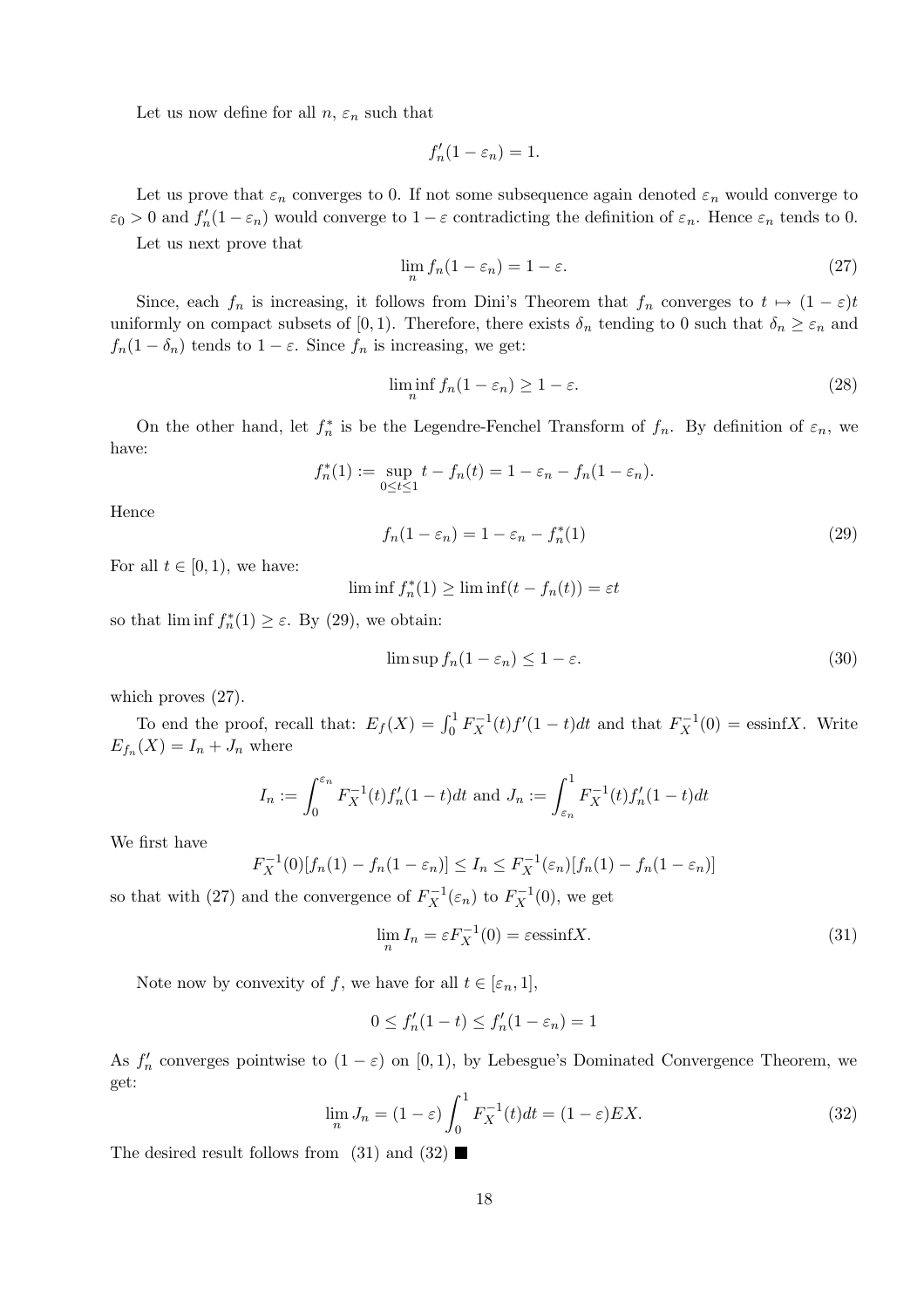#### Proof of Proposition 9:

Since  $I^*$  is Pareto-Optimal, there exists  $\lambda \geq 0$  such that  $I^*$  maximizes

$$
F_{\lambda}(I) := E_{f_1}(U_1(\Pi - I(W))) + \lambda \left( (1 - \varepsilon) E_P[U_2(w_0 - \Pi + I(W) - W)] + \varepsilon \min_{\Omega} U_2(w_0 - \Pi + I(W) - W) \right)
$$

subject to the constraint  $0 \le I \le W$ . The first order condition  $0 \in \partial F_{\lambda}(I^*)$  can be written as the equality of two measures:

$$
hU'_{1}(\Pi - I^{*}(W))P = \lambda \left(\varepsilon mU'_{2}(w_{0} - \Pi + I^{*}(b) - b) + (1 - \varepsilon)U'_{2}(w_{0} - \Pi + I^{*}(W) - W)P + \mu + \nu\right)
$$
\n(33)

where  $h \in \text{core}(P)$  is a strictly positive integrable function, m is supported by  $\{I^*(W) = I^*(b)\}, \mu$  is supported by  $\{I^*(W) = 0\}$  and  $\nu$  is supported by  $\{I^*(W) = W\}$ .

Assume by contradiction that  $I^*(t) - t$  is not constant in any neighbourhood of b. Since  $I^* - \text{Id}$  is non increasing,  $I^*(t) - t < I^*(0) = 0$  for t close to b. Hence there exists a neighbourhood V of b such that  $\nu$  vanishes on  $\{I^*(W) \in \mathcal{V}\}\$ and furthermore m is supported by  $\{W = b\}$ 

Let us now prove that similarly  $\mu$  vanishes on  $I^*(W) \in \mathcal{V}$ . If not, we would have, since  $I^*$  is nondecreasing,  $I^*(t) = 0$  for all  $t \in [0, b]$ . Let us prove then that  $I^* = 0$  cannot be optimal. For  $\delta > 0$ small enough, consider the contract

$$
I_{\delta}(t) := \max(0, t - b + \delta)
$$

We first have,

$$
\min_{t \in [0,b]} U_2(w_0 - \Pi - \text{Id} + I_\delta) - \min_{t \in [0,b]} U_2(w_0 - \Pi - \text{Id}) = U_2(w_0 - \Pi - b + \delta) - U_2(w_0 - \Pi - b) \ge c_0 \delta \tag{34}
$$

for some constant  $c_0 > 0$ . Moreover, we have for any  $h \in \partial E_{f_1}(U_1(\Pi - I_{\delta}(W)))$ 

$$
E_{f_1}(U_1(\Pi - I_{\delta}(W))) - E_{f_1}(U_1(\Pi)) \ge - \int_{\Omega} I_{\delta}(W)U'_1(\Pi - I_{\delta}(W))h dP
$$
  
\n
$$
\ge -f'_1(1) \int_{\Omega} I_{\delta}(W)U'_1(\Pi - I_{\delta}(W))dP
$$
  
\n
$$
= -f'_1(1) \int_{b-\delta}^b I_{\delta}(t)U'_1(\Pi - I_{\delta}(t))dF_W
$$
  
\n
$$
\ge -c_1\delta f'_1(1)(1 - F_W(b - \delta))
$$
\n(35)

for some constant  $c_1 > 0$ . The second inequality follows from the fact that for every  $h \in \text{core}(P)$ ,  $0 \leq$  $h(\omega) \le f_1'(1)$  (see Carlier-Dana (2002), lemma 1) and the last inequality  $0 \le I_\delta \le \delta$ . It follows from (34) and (35) that

$$
F_{\lambda}(I_{\delta}) - F_{\lambda}(0) \ge \delta(c_0 \varepsilon \lambda - c_1 f'_1(1)(1 - F_W(b - \delta))
$$

hence for  $\delta$  small enough,  $F_{\lambda}(I_{\delta}) > F_{\lambda}(0)$  which shows that  $I^* = 0$  cannot be optimal and that  $\mu$ vanishes for  $t$  close to  $b$ .

Finally, we may rewrite (33) as

 $\alpha P = \beta m$ 

for some function  $\alpha$  and some constant  $\beta > 0$  contradicting the assumption that P is non atomic and that  $\widetilde{m}$  is concentrated on the set  $\{W = b\}$  which has zero measure since  $F_W^{-1}$  is strictly increasing. Hence  $I^*(t) - t$  is constant in any neighbourhood of b as was to be proven.

In the case  $f_1'(1) = \infty$ , the proof is identical except that it may not be proven that  $I^* = 0$  cannot be optimal  $\blacksquare$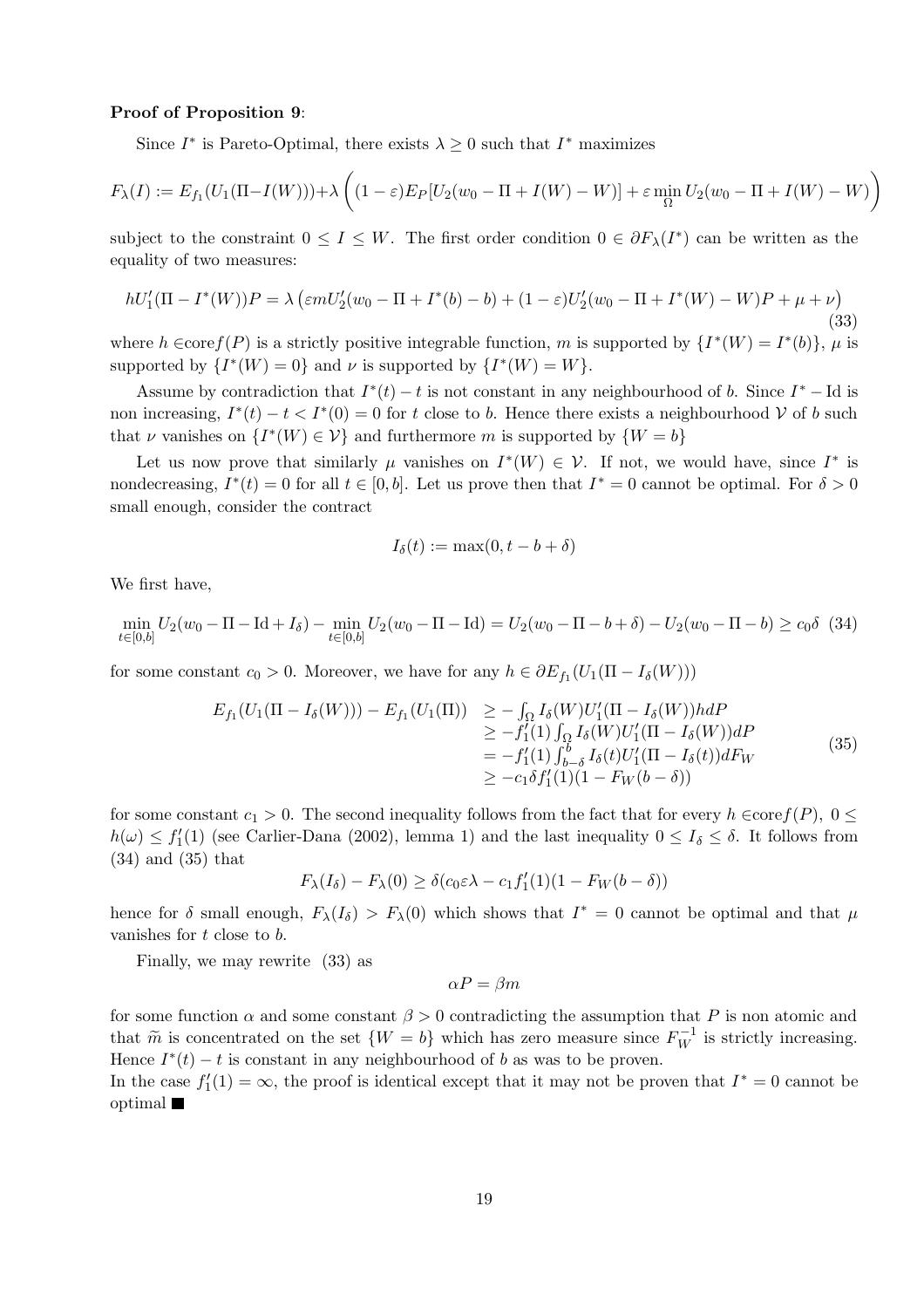## References

- Arrow K.J. "Uncertainty and the Welfare of Medical Care", American Economic Review, 53 pp 941-973.
- Carlier G. and Dana R.A. (2002) "Core of a convex distortion of a probability on a non atomic space"
- Chateauneuf A., Cohen M. and Kast M. (1997), "A review of some results related to comonotonicity", Cahier eco-maths 97.32. Université Paris 1.
- Chateauneuf A., Cohen M. and Meilijson I. I (1997), "New tools to better model behavior under risk and uncertainty : An overview", Finance 18, 1, pp 25-46.
- Chateauneuf A., Dana R.A. and Tallon J.M. (2000), "Risk sharing rules and Equilibria with non-additive expected utilities" Journal of Mathematical Economics,34, pp.191-214.
- Chew S.H., Karni E. and Safra E. (1987), "Risk aversion in the theory of expected utility with Rank dependent probabilities", Journal of Economic Theory, 42, pp.370-381.
- Chew S.H. and Mao M.H. (1995) "A Shur Concave Characterization of Risk Aversion for Non Expected Utility Preferences", Journal of Economic Theory, 67, pp.402-435.
- Dana R.A. (2001) "On Equilibria When Agents Have Multiple Priors" To appear in Annals of Operation Research.
- Denneberg D. (1994) "Non-additive Measures and Integral", Kluwer Academic Publishers, Holland.
- Dow, J. and Werlang S. (1992), "Uncertainty aversion, risk aversion, and the optimal choice of portofolio", Econometrica, 60, pp.197-204.
- Epstein L. and Wang T. (1994), " Intertemporal Asset Pricing under Knightian Uncertainty", Econometrica, 62, pp.283-322.
- Hubermann G., Mayers D. and Smith C.W. (1983) Optimal insurance policy indemnity schedules, Bell Journal of Economics, 415-426
- Landsberger M. and Meilijson I. (1994), "Comonotone allocations, Bickel Lehmann dispersion and the Arrow-Pratt measure of risk aversion ", Annals of Operation Research, 52, pp.97–106.
- Machina M. (1995),"Non expected utility and the robustness of the classical insurance paradigm ", in "Non expected utility and Risk management" edited by Gollier C. and Machina M., Kluwers editor.
- Safra Z. and Zilcha I. (1988), "Efficient sets with and without the expected utility hypothesis", Journal of Mathematical Economics, 17, pp. 369-284.
- Schmeidler D. (1972), "Cores of exact games", Journal of Mathematical Analysis and applications, 40, pp.214–225.
- Schmeidler D. (1989), "Subjective Probability and expected utility without additivity", *Economet*rica, 57, pp.571-587.